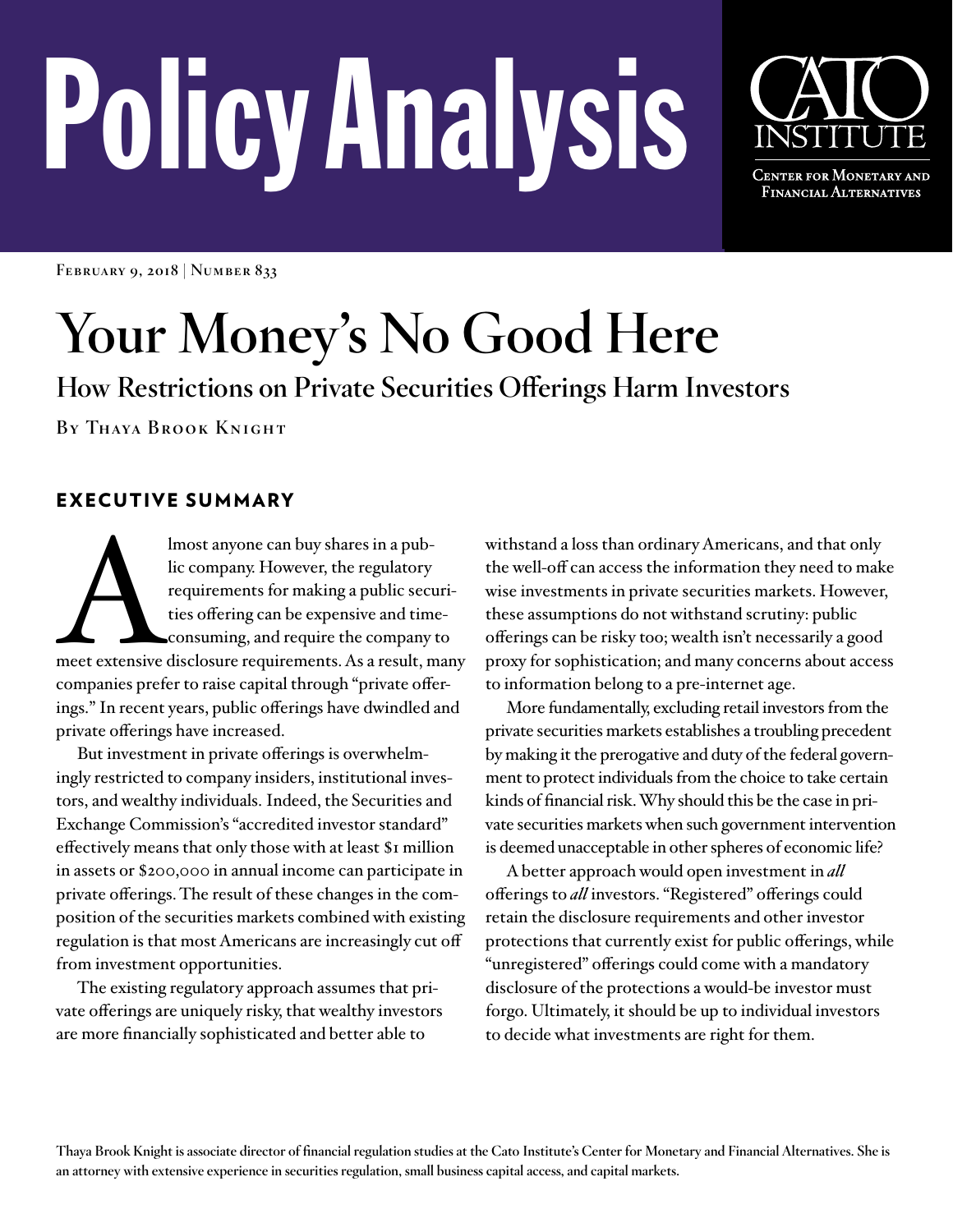**"Given certain market trends** *away* **from public offerings, the importance of private offerings has only increased in recent years."**

**2**

# INTRODUCTION

Downtown Washington, D.C., has a new shopping center. It is lined with boutiques selling labels seen only in the wealthiest closets: Gucci, Ferragamo, and Hermès. Although few Americans have \$3,000 to spend on a pair of crocodile-skin loafers, most would assume that if they had such a windfall and wanted nothing more than a pair of Italian reptile-clad shoes, they would soon be walking out the shop door, Gucci shoebox in hand. And they would be right. Most of the time, one person's cash is just as acceptable as the next person's. Having cash in hand is good enough for any purchase one might wish to make.

Federal securities laws do not adhere to this principle, however. Although almost anyone is permitted to buy shares in companies that have conducted a registered public offering, the private securities markets are far more exclusive. Indeed, participation in the "private" sale of securities is overwhelmingly restricted to company insiders, institutional investors, and wealthy individuals. A categorical restriction on what some people may buy with their money is never a good idea, but as public offerings have dwindled in recent years and private offerings increased, the effects on average investors have become increasingly problematic.

#### **What Are Private Offerings?**

The distinction between public and private securities markets stems from the original federal securities law, the Securities Act of 1933. That act requires that whenever an issuer sells securities, both the offering and securities themselves must be registered with the federal government through the Securities and Exchange Commission (SEC). However, that registration process is onerous, and Congress understood from the beginning that it risked making some legitimate offerings uneconomic. So Congress included in the Securities Act certain exemptions, which in limited circumstances would allow issuers to sell securities *without* registering them. One such exemption was for sales "not involving any public

offering." Thus, the private securities market was born.

Today, so-called private offerings provide considerable capital to America's corporations. Indeed, given certain market trends *away* from public offerings, the importance of private offerings has only increased in recent years.<sup>[1](#page-22-0)</sup> In some parts of the economy, almost all securities offerings are private: very new start-up companies rely heavily on private offerings, for example, and almost all earlystage investment—whether from venture capital firms or so-called angel investors—takes place in private.<sup>[2](#page-22-1)</sup>

In some cases, private offerings appeal to issuers precisely because they are private. Public companies must divulge their financial health, executive compensation, business strategies, and many key trade secrets to the public, thereby exposing that information to competitors. As the scope of disclosure requirements has widened over the years sometimes in an arbitrary or politicized fashion—more and more companies have preferred to avoid the glare of public registration.

It may also be the case that the increasing reliance on private offerings is due at least in part to the financial cost of the public alternative. To register an offering with the SEC, a company will typically need a team of lawyers and accountants to prepare the necessary documentation and to ensure that it meets the SEC's exact specifications. The costs of satisfying these requirements can run well into six figures and beyond, and the process can take months to complete. For a company that is looking to raise only a few million dollars, the expense and delay are often prohibitive.

Whereas private offerings may be the right choice for small companies—not every company must or should be a public one—this isn't just about small companies. Because it is legally possible to raise unlimited sums through private offerings, large corporations have increasingly come to rely on them as well. According to Dow Jones VentureSource and the *Wall Street Journal*, the number of private start-up firms valued at \$1 billion or more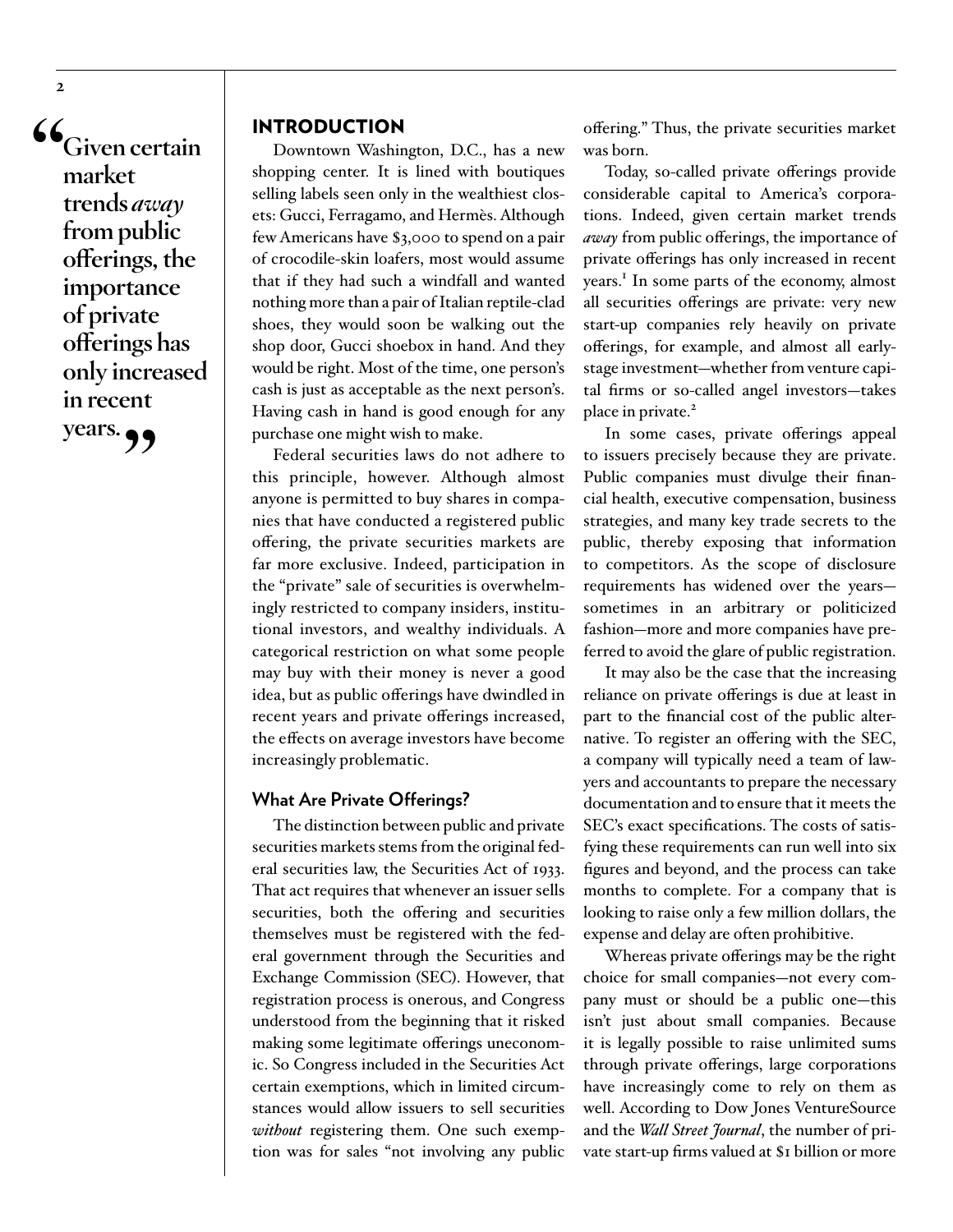increased from 32 in January 2014 (the first month with data available) to 103 as of January 2018.[3](#page-22-2) In fact, high profile private companies like Airbnb, Uber, and Spotify raised more than \$1 billion in private offerings over the past few years[.4](#page-22-3) To put that in context, the median size for an initial public offering (IPO) in 2016 was about \$95 million.[5](#page-22-4)

#### **Who Can Invest in Private Offerings?**

The Securities Act of 1933 created the exemption from registration for securities sales "not involving any public offering," but it did little to define exactly what that exemption meant. As a result, it was initially left to the courts to decide what would qualify. In the early days, courts seemed to understand a private offering as one made only to a limited number of people, who were typically known to the securities issuer. As the 20th century wore on, however, both the courts and the SEC developed a new understanding of "private" offering—one that increasingly focused more on the nature of the investor than the offering itself.

That shift in emphasis will be explored in detail below, but the result was that by the 1980s, the concept of the private offering had evolved. Rather than ensuring that private offerings were genuinely "private" transactions, the authorities began focusing on the investors, attempting to ensure that only those who were "able to fend for themselves" could buy securities in the private market.

The law surrounding this interpretation of private offering was complicated, however, and often left companies unsure where they stood. In response to that perception, the SEC promulgated Regulation D in 1982, with the aim of providing clear guidance on what constituted a nonpublic offering.<sup>[6](#page-22-5)</sup> Regulation D effectively created a safe harbor for private offerings—that is, an offering will be deemed nonpublic as long as it is made in accordance with Regulation D, with no further administrative or judicial assessment needed.[7](#page-22-6)

Under Regulation D, a company can raise an unlimited amount of money with no

required disclosures if it offers its securities only to "accredited investors"—institutions and individuals with at least \$1 million in assets (excluding their primary residence) or at least \$200,000 in annual income (or \$300,000 jointly with a spouse). By focusing on wealth or income, the SEC's interpretation of private offerings has rendered them the private playground of elite investors. Venture capital, private equity, and hedge funds dominate the private securities markets.<sup>[8](#page-22-7)</sup> More pedestrian investors, such as mutual funds, also participate but are limited in the amount they can invest in these markets.

## **The Trouble with Regulation D**

Regulation D has some benefits. By effectively providing a regulatory checklist to issuers and their lawyers, Regulation D makes it easy for a company to know whether its offering is exempt from registration. By removing any cap on the number of investors and size of the offering, it allows companies to raise large amounts of capital with relative ease.

Nevertheless, there are three major problems with Regulation D. First, it has in practice acted as a kind of safety valve, allowing companies to escape the onerous requirements of the public markets while still raising capital. That might be good for business, but it is bad for public policy. The Regulation D safety valve essentially removes much of the pressure lawmakers might otherwise be under to implement beneficial regulatory and legislative reforms in the public markets.

Second, as much of the action in capital markets has moved to private offerings, retail investors have suffered. Unlike wealthy individuals, who are permitted to invest in private offerings, moderate- and low-income Americans are effectively barred by regulation, shutting them out from any potential opportunities the private markets provide. Having money in hand is not sufficient to invest in many of the more dynamic companies currently offering securities.

This exclusion becomes a more serious problem in light of concerns over wealth **"By focusing on wealth or income, the SEC's interpretation of private offerings has rendered them the private playground of elite**  investors.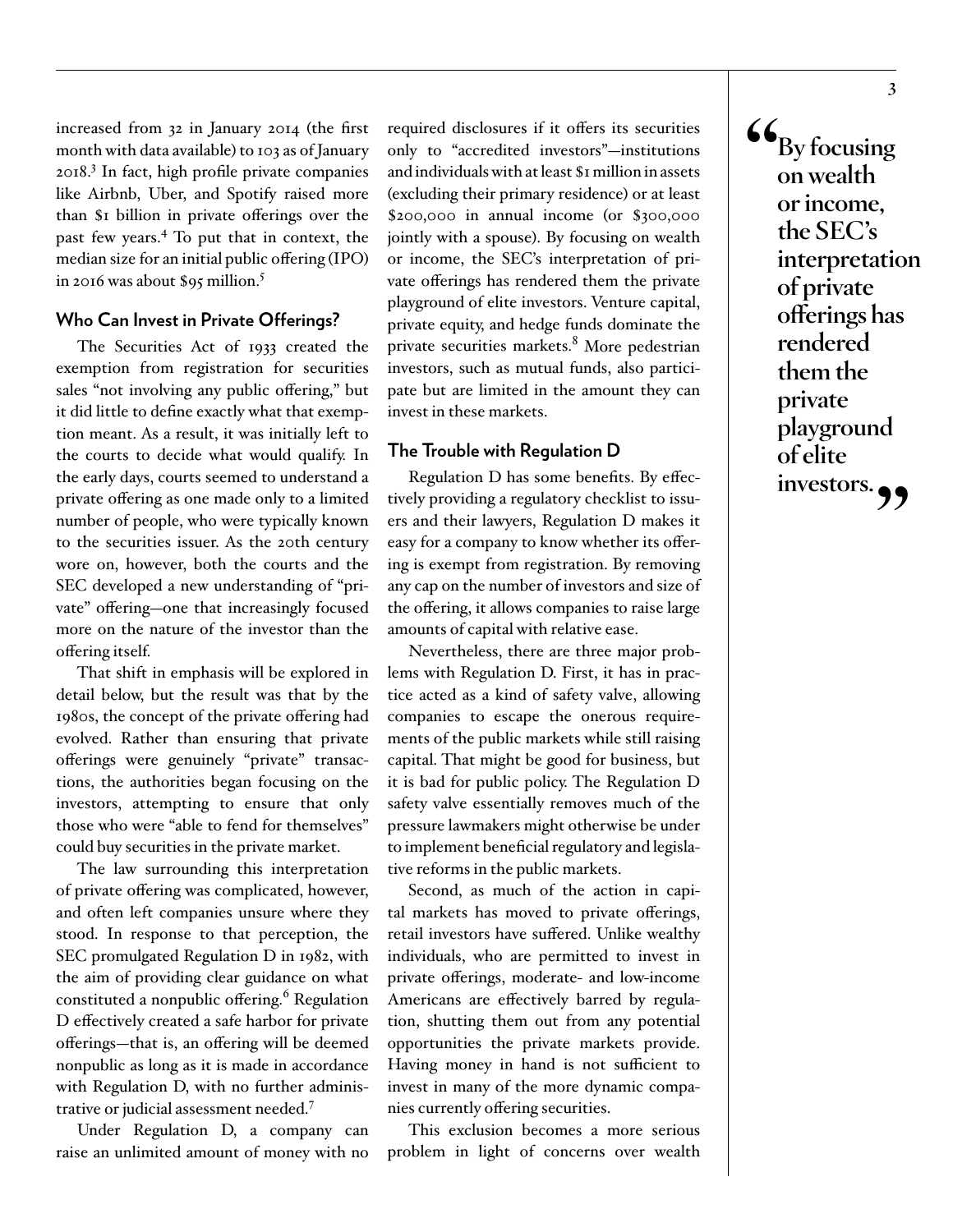**"Average investors are overwhelmingly unaware, not only of the existence of private securities markets, but also of the regulation that effectively bars them from partici**pation. 99

inequality. To return to the earlier example, lacking access to designer shoes has (at worst) no long-term effects on wealth. But lacking access to investment opportunities can. By effectively excluding middle- and lowerincome individuals from many of the offerings in the market, the current regulatory regime limits the ability of such individuals to amass wealth, diversify holdings, and hedge certain risks. Not only does this reduce investment opportunities, it also risks artificially increasing the wealth gap between the richest Americans and everyone else.

Finally, the exclusion of retail investors from the private securities markets establishes a troubling precedent by making it the prerogative and duty of the federal government to protect individuals from the choice to take certain kinds of financial risk. Why should this paternalism be the case in private securities markets, when it isn't in other spheres of economic life? This precedent is especially troubling given that the government's private market paternalism has little empirical justification.

## **The Problem Restated**

As regulation has increased in the public markets, more and more companies have opted to use private offerings. This shift to private offerings has siphoned a great deal of economic activity away from the public markets, where anyone can buy, to secluded markets that only a small subset of investors can access. The losers have been average investors who are overwhelmingly unaware, not only of the existence of private securities markets, but also of the regulation that effectively bars them from participation.

The following analysis begins with a detailed account of the evolution of the nonpublic offering exemption, moving from its origins in the Securities Act of 1933, through court rulings and the promulgation of various SEC regulations, to the predominance of Regulation D offerings today. Then, current regulatory reform proposals are explored, with a focus on broadening participation in the private securities markets. Finally, a better

approach to the regulation of private offerings is outlined.

The good news is that the problems in private securities offerings could be fixed *without* legislative action. Congress has already granted the SEC the authority it needs to act. Ultimately, this analysis builds a case for the SEC abandoning the concept of the accredited investor altogether and replacing it with the approach that prevails in many other sections of the federal securities law—namely, that anyone with the financial means to invest should be allowed to do so. Additionally, abandoning the accredited investor concept would allow regulators to focus their activity on uncovering, punishing, and deterring fraudulent practices.

# THE HISTORY OF THE NONPUBLIC OFFERING

The private offering exemption established by the Securities Act of 1933 caused the SEC headaches almost from the beginning. Early documents suggest that the agency was itself grappling with what a nonpublic offering might be and simultaneously trying to provide clear guidance to the public and stamp out any ideas that conflicted with the agency's own interpretation.

For example, a February 1935 report of the agency's activities included "study and analysis of the problem involved in the so-called 'private offering' of securities, and methods of controlling the same."[9](#page-22-8) In a speech a few days after that report was issued, SEC Chairman Joseph P. Kennedy implored his audience not to "seek refuge in so-called 'private issues' to a few purchasers and thus attempt to avoid registration.["10](#page-22-9) He acknowledged the following:

During the early months of the Securities Act administration the opinion had been expressed in Washington that an offering of securities to an insubstantial number of persons was a transaction not involving any public offerings, and hence was exempted from registration under the Securities Act. . . . The guess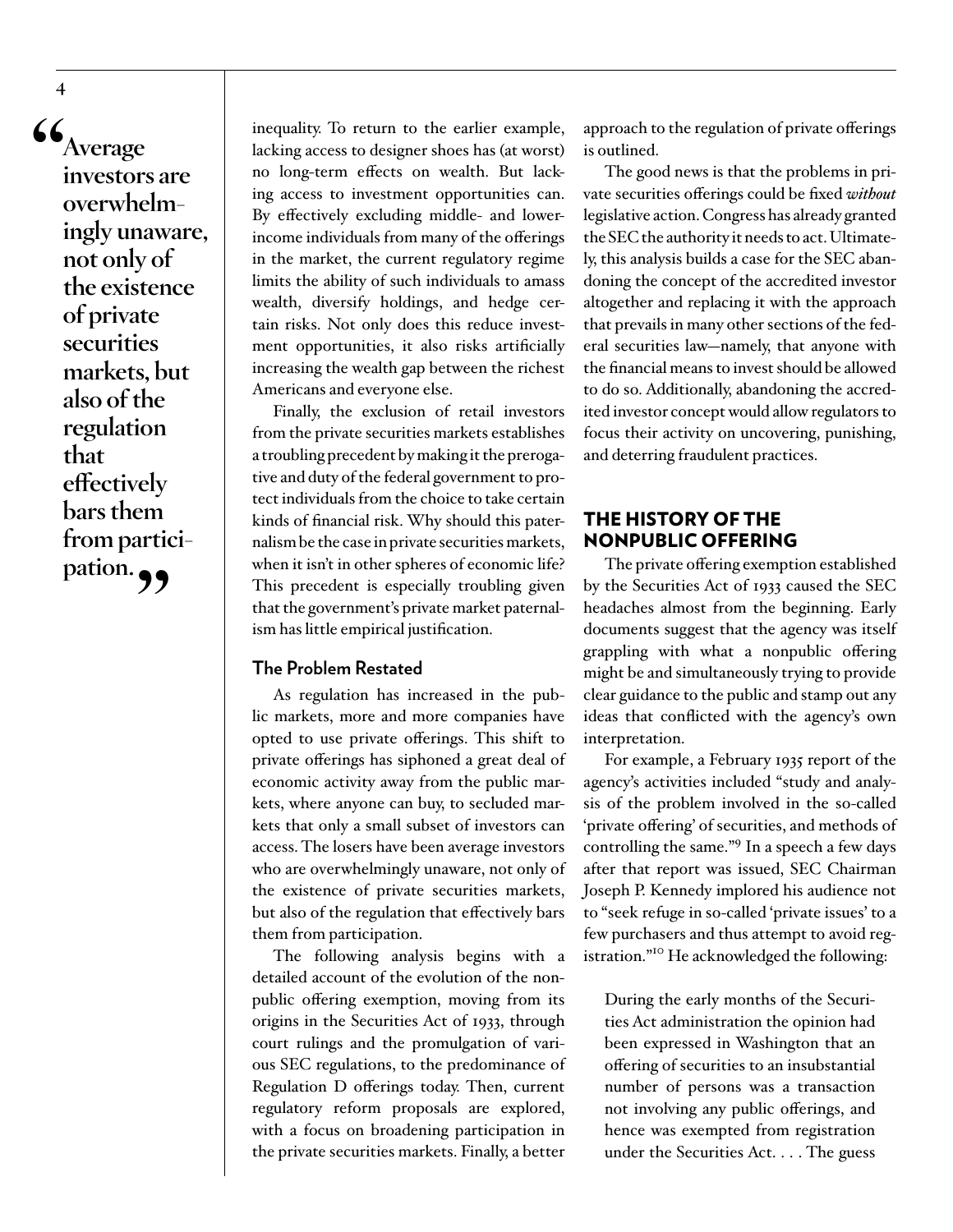was made that an offering to not more than 25 persons might be regarded as a private offering.<sup>11</sup>

But he assured attendees that "the mere number of prospective customers cannot be the sole determining of circumstance. It is one circumstance it is true, but there are others equally important, the number of units offered; the size of the offering and the manner of the offering."[12](#page-22-11) Notably, among the harms he listed as arising from choosing a private offering over a registered public one was the fact that it would deprive the general public "of an opportunity to participate by investment in new and attractive offerings."[13](#page-22-12) That is exactly what has come to pass in today's market.

An earlier draft of the Securities Act had exempted from public registration all transactions by an issuer not involving an underwriter.<sup>14</sup> There is a certain logic to this distinction. An underwriter acts as a distributor, buying securities from the issuer and then turning around to sell them. If the issuer knows a particular buyer or a small group of buyers willing to buy the entire offering, no underwriter is needed. The purpose behind engaging an underwriter is to reach potential buyers otherwise unknown to the issuer. If this language had remained in the statute, it might have made the distinction between public and private easier to understand. That it was removed suggests that the absence of an underwriter is not, on its own, sufficient to establish a nonpublic offering absent other evidence.

The earlier version of the statute also included an exemption for sales to current stockholders and for sales to employees of the issuers. These, too, were removed. The House Report stated that "[s]ales of stock to stockholders become subject to the act unless the stockholders are so small in number that the sale to them does not constitute a public offering."[15](#page-22-14) That is, the buyers' status as stockholders was irrelevant to the determination of whether the offering was public, but the number of buyers did matter. The exemption for employees was removed "on the ground that

the participants in employees' stock investment plans may be in as great need of the protection afforded by availability of information concerning the issuer for which they work as are most other members of the public."<sup>16</sup>

## *Ralston Purina* **and Investor "Protection"**

In 1953, the question of what constituted a "private" offering remained unsettled. The issue came before the U.S. Supreme Court for resolution in *SEC v. Ralston Purina*. [17](#page-22-16) The Court's answer encapsulated an existing trend toward focus on the *investor* instead of the *offering*—and it set the tone for how private offerings would be evaluated going forward.

Between 1947 and 1951, Ralston Purina Company sold approximately \$2 million in stock to a number of its employees. The stock was sold to "key" employees, a definition that encompassed a broad range of employees, including the following:

An individual who is eligible for promotion, an individual who especially influences others or who advises others, a person whom the employees look to in some special way, an individual, of course, who carries some special responsibility, who is sympathetic to management and who is ambitious and who the management feels is likely to be promoted to a greater responsibility.<sup>[18](#page-22-17)</sup>

Ultimately the purchasers included a number of lower-ranked (and therefore lower-paid) employees. The offering was not registered with the SEC. Instead, the company relied on a belief that an offering just to its own employees could not be a public offering.

The Supreme Court disagreed. Instead of focusing on the nature of the offering itself, as the SEC had often done, the Supreme Court homed in on the investor, finding the following:

The design of the [Securities Act of 1933] is to protect investors by promoting full disclosure of information thought necessary to informed investment decisions.

**"The Supreme Court's decision encapsulated an existing trend toward focus on the** *investor* **instead of the**  *offering* **and it set the tone for how private offerings would be evaluated going**  forward.<sub>?</sub>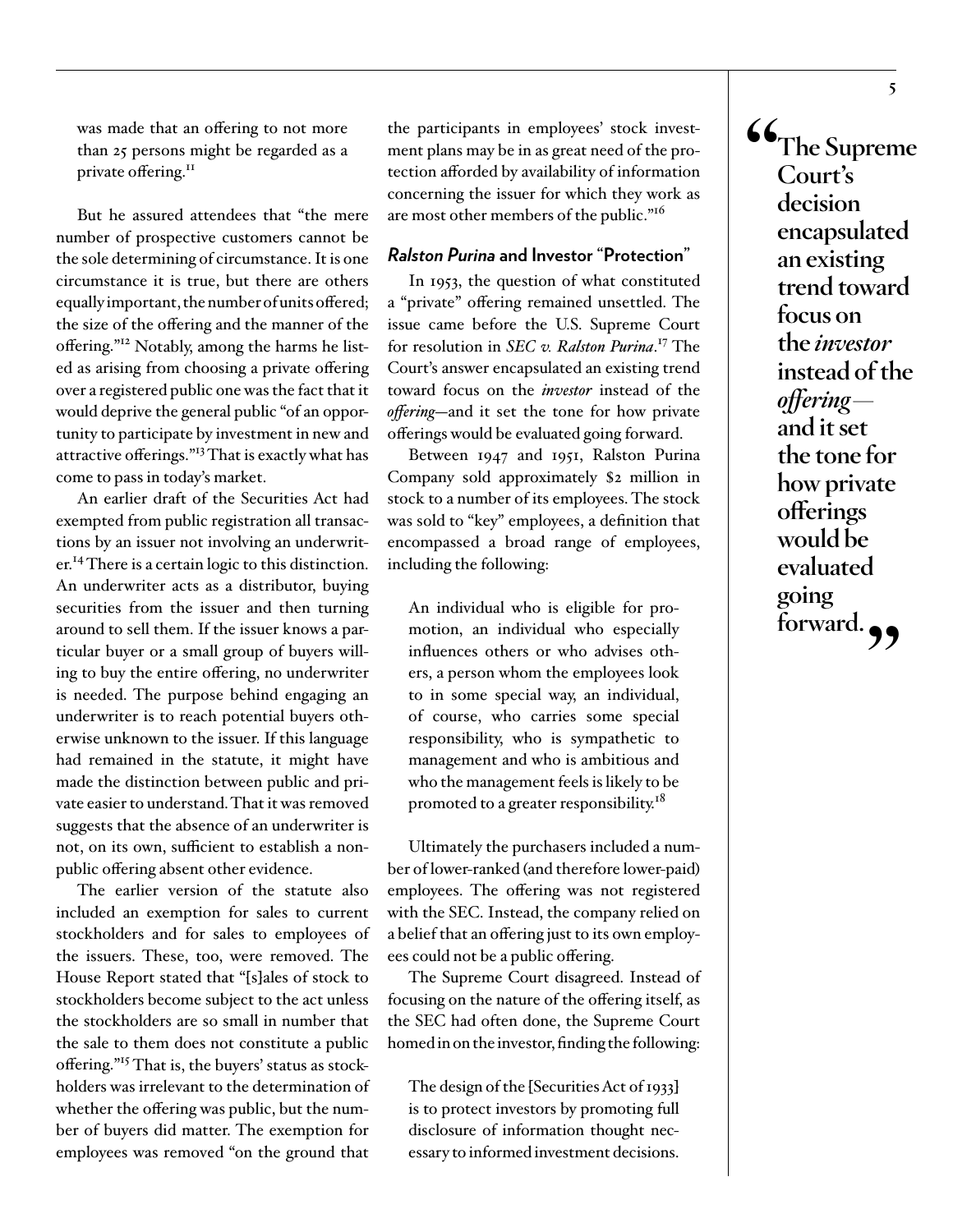**"The new rules went beyond concern for investors who can fend for themselves and began to assess whether investors could** *afford* **a**  loss. **99** 

The natural way to interpret the private offering exemption is in light of the statutory purpose. Since exempt transactions are those as to which "there is no practical need for [the Act's] application," the applicability of  $4(I)$  [the requirement that issuers register offerings with the SEC] should turn on whether the particular class of persons affected needs the protection of the Act. An offering to those who are shown to be able to fend for themselves is a transaction "not involving any public offering."[19](#page-22-18)

With this understanding of the purpose of the Securities Act and of the exemption from its requirements, the Court found that Ralston Purina's offering was indeed a public offering. The company had several hundred employees throughout the country who were eligible to buy the stock. Crucially, although these employees worked for the company, they were not sufficiently close to upper management to have any significant advantage over the general public when it came to having knowledge about the company's operations, strategy, or finances.

#### **The SEC's Interpretations**

Although *Ralston Purina* attempted to determine what constitutes a "transaction . . . not involving any public offering," the definition remained murky even post-*Ralston*. In 1962, the SEC issued a release intended to clarify the correct use of the private placement exemption. The relevant section of the Securities Act was intended, the release noted, to "provid[e] an exemption from registration for bank loans, private placements of securities with institutions, and the promotion of a business venture by a few closely related persons."[20](#page-23-0) The increased use of the exemption for "offerings of speculative issues to unrelated and uninformed persons" prompted the SEC to issue the release in an attempt to "point out the limitations" on the exemption's availability.[21](#page-23-1) However, the release simply stated that "[w]hether a transaction is one not involving

any public offering is essentially a question of fact and necessitates a consideration of all surrounding circumstances, including such factors as the relationship between the offerees and the issuers, the nature, scope, size, type and manner of the offering"<sup>22</sup>-which is to say, a consideration of everything. This provided little guidance to those considering whether a planned offering would later be determined a public offering and therefore illegal if unregistered.

Beginning in 1974 and continuing through 1982, the SEC promulgated a series of rules intended to bring further clarity to the private offering exemption and promote small business capital formation. These rules continued on the path laid by *Ralston Purina*, focusing on protecting investors viewed as vulnerable. The new rules, however, went beyond *Ralston Purina*'s concern for investors who can fend for themselves and began to assess whether investors could *afford* a loss.

The SEC's Rule 146 was one of the first attempts to define private offerings through regulation. It could be used by any issuer and had no limit on the amount an issuer could raise.[23](#page-23-3) Before *Ralston Purina,* courts had focused on the number of offerees, reasoning that an offering made widely and indiscriminately strongly suggested a public nature. Rule 146 followed this logic, restricting the offering to a total of 35 purchasers.

Rule 146's chief innovation was the inclusion of a prototype "accredited investor," restricting offers and sales to those who have "such knowledge and experience in financial and business matters that [they are] capable of evaluating the merits and risks of the prospective investment" or are individuals who are "able to bear the economic risk of the investment."<sup>24</sup> That is, there were two sufficient conditions: an investor had to be *either* sophisticated *or* able to bear the risk. To put it bluntly, a sharp poor person or a dull rich person was as eligible as a sharp rich person. The rule also required that offerees have access to or be provided with information that would have been included in a registration statement.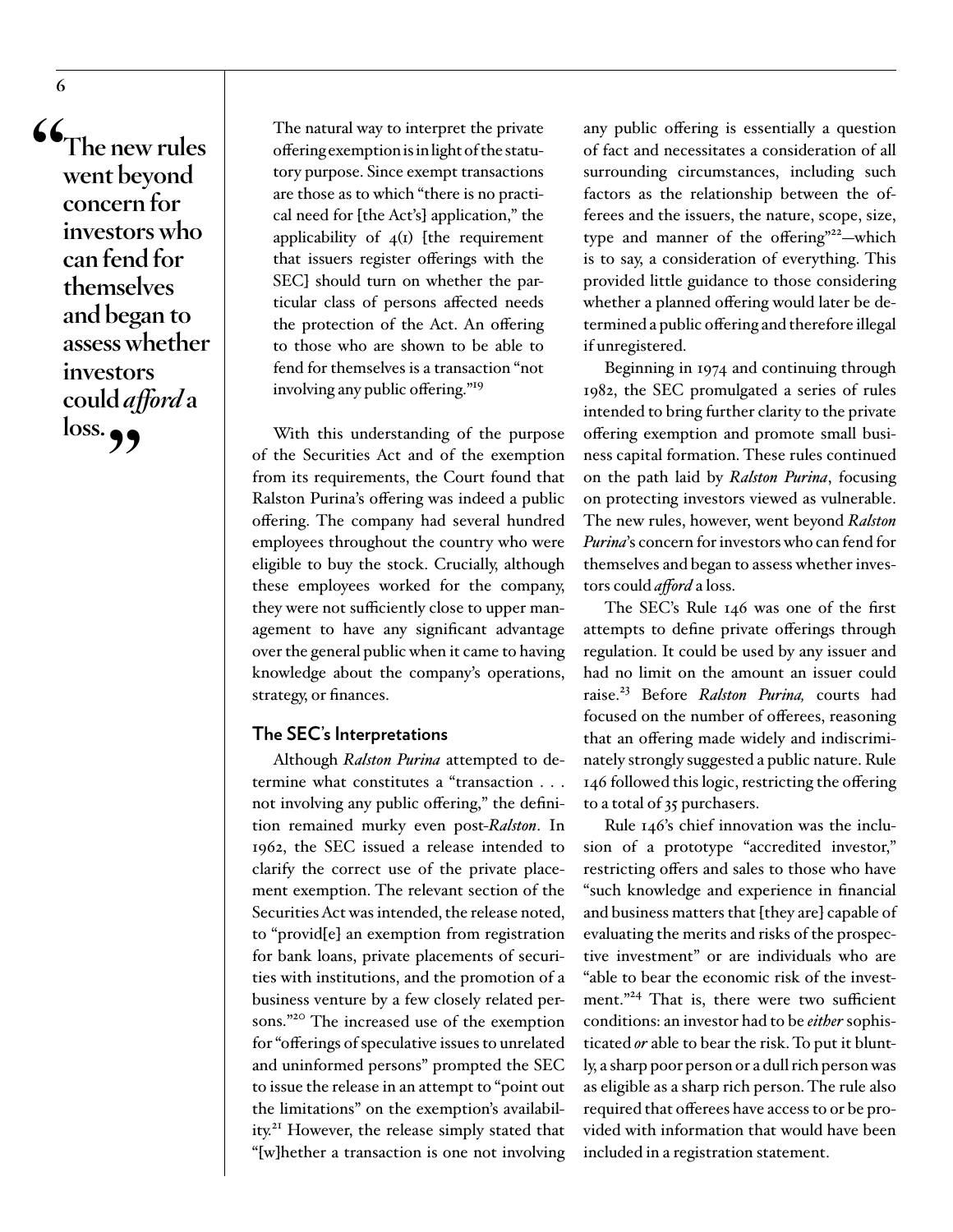Yet Rule 146 failed to provide the stability the SEC had wanted. The SEC tried again in the late 1970s, issuing Rules 240 and  $242.^{25}$  $242.^{25}$  $242.^{25}$ Rule 240 permitted companies with fewer than 100 beneficial owners (both before and after the offering) to raise up to \$100,000 per year, but restricted advertising and solicitation.<sup>26</sup> Rule 242 further developed the concept of the "accredited investor." In addition to company insiders like directors and executives and certain entities, accredited investors were those individuals who purchased \$100,000 or more of an issuer's securities. Rule 242 permitted sales to up to 35 nonaccredited investors; however, if the offering were limited to accredited investors, no specific disclosures were required. As with similar rules, Rule 242 prohibited general solicitation and advertising.

To introduce greater certainty into the process, the SEC promulgated Regulation D in 1982, and in the process repealed Rules 146, 240, and 242. Regulation D marries two related but statutorily distinct exemptions: the exemption for private placements and another exemption for small offerings. It includes several rules under which offerings may be made, but Rule 506 addresses the private placement exemption, providing a safe harbor for private offerings[.27](#page-23-7) Specifically, if an offering adheres to the requirements of Rule 506, it will be deemed to be a private one; it will not be subject to a separate inquiry as to its size, number of offerees, or any of the other factors otherwise used to determine private status.

It is important to note that this safe harbor is *nonexclusive*. That means that an offering that does not adhere to the requirements of Rule 506 may still be found to be private by the courts; the nonpublic offering exemption as a whole is broader than Regulation D, and issuers can still rely on the original legislative language and subsequent judicial interpretations if they prefer. In reality, however, issuers like the certainty that Regulation D's safe harbor provides, and as a result the majority of today's private offerings are conducted under the terms of Rule  $506.^{28}$  $506.^{28}$  $506.^{28}$ 

Whereas Rule 506 closely mirrors the earlier Rule 146, it sweeps away the remaining pre-*Ralston* requirements for private offerings. Rule 506 firmly entrenches the notion that a private offering is distinguished by the sophistication and economic standing of its purchasers. Although Rule 146 introduced the concept of the sophisticated accredited investor, it also retained the pre-*Ralston* understanding of a private offering as one that is limited in size. Rule 506 includes no such limitations. As long as the offering is sold only to accredited investors, there is no limit on the number of offerees or number of purchasers.

# REGULATION D TODAY

The current version of Rule 506 contemplates two related types of private offerings. The first, known as Rule 506(b) offerings, comprises the original 1982 version of Rule 506 offerings. The second, Rule 506(c) offerings, reflects recent changes to the rule that were enacted through the Jumpstart Our Busi-ness Startups (JOBS) Act of 2012.<sup>[29](#page-23-9)</sup>

Under Rule 506(b), an issuer may raise an unlimited amount of capital through the sale of any type of securities to any number of accredited investors. Accredited investors are defined as certain corporate insiders, large institutional investors, and individuals who meet certain wealth criteria. Although the sophistication of institutional investors has not been immune from scrutiny,<sup>30</sup> it is the application of the definition to individual investors that has both caused the most mischief and attracted the most scholarly attention.[31](#page-23-11)

Doing away with early formulations that relied on investors' access to information about the issuer or their ability to leverage potential investment to obtain access, Regulation D's accredited investor is defined by one characteristic: money. Individuals are considered accredited investors if they have at least \$1 million in assets (excluding their primary residence) or at least \$200,000 in annual income (or \$300,000 jointly with a spouse). In the latter case, they must have earned that **"Regulation D's accredited investor is defined by one characteristic:**  money.  $\bullet \bullet$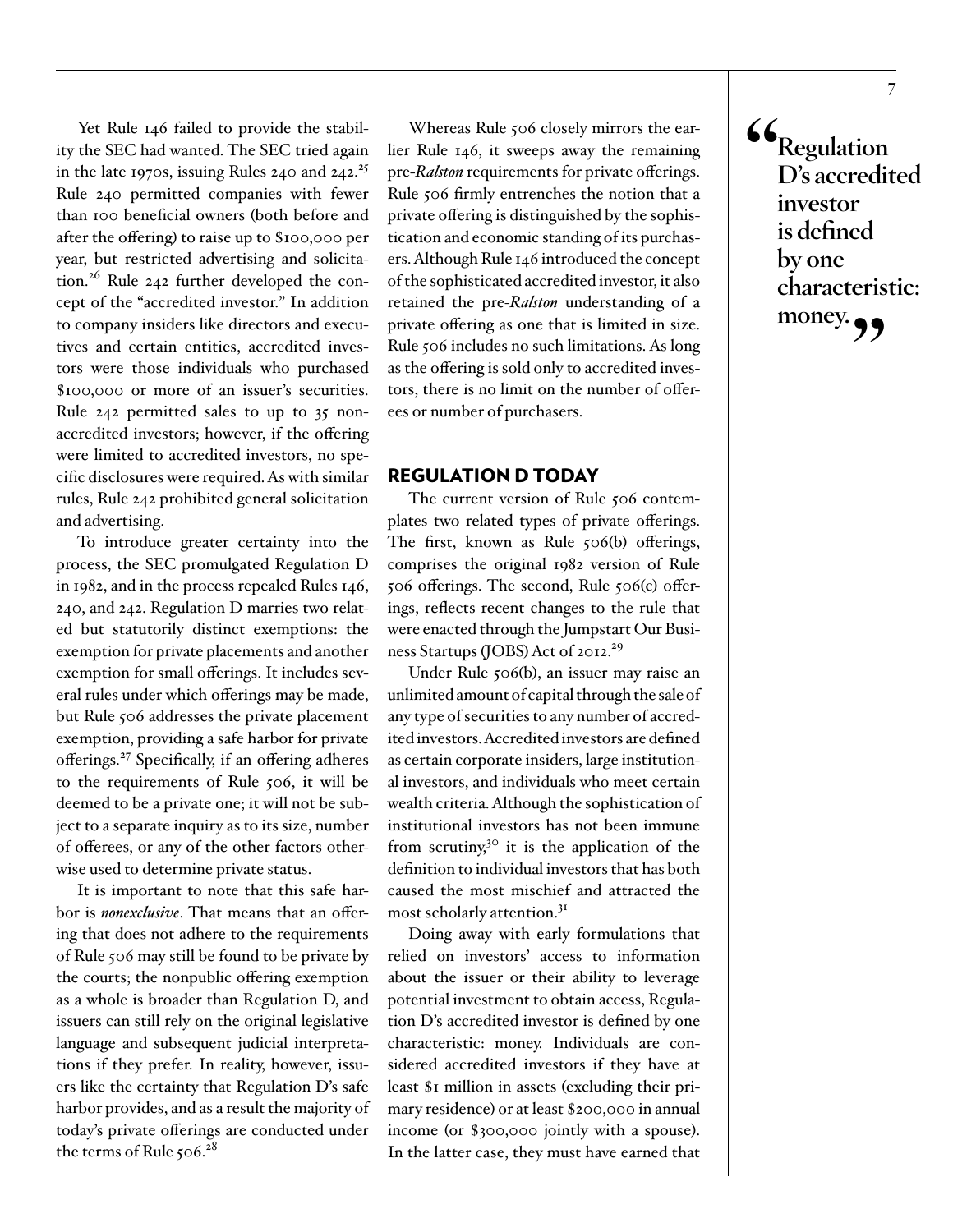**"Expanding the investor pool would increase the diversity of potential investors and may result in an allocation of funding that better reflects consumers'**  interests.<sub>99</sub>

much in the past two years and reasonably anticipate earning the same amount going forward. The wealth criterion reflects a recent change in the law that has further constricted the pool of potential investors. Before 2012, a person who had \$1 million in any assets qualified as an accredited investor. The 2010 Dodd-Frank Wall Street Reform and Consumer Protection Act, however, directed the SEC to change this rule to exclude the primary residence from the calculation. The new rule went into effect at the beginning of  $2012$ <sup>32</sup> Because the family home is often a large portion of a household's assets, this change had a considerable effect on the number of people who fit the definition of an accredited investor.

The issuer may also offer its securities to up to 35 non-accredited investors, provided that those investors are nonetheless "sophisticated." The regulation deems non-accredited investors to be sophisticated if they, or their representatives (such as an adviser), "ha[ve] such knowledge and experience in financial and business matters that [they are] capable of evaluating the merits and risks of the prospective investment[.]["33](#page-23-13) If the offering is made only to accredited investors, there is no requirement as to the disclosures that must be made to potential or actual investors. If, however, the securities are offered to even one non-accredited investor, the issuer must provide disclosures similar to those provided in a registered public offering. Given that issuers who opt to use this exemption are generally trying to avoid the cost and burden of producing the disclosures required of a registered offering, this requirement means that these offerings almost never include non-accredited investors[.34](#page-23-14)

Rule 506(b) also includes a proscription on "general solicitation." The rule states that general solicitation includes, but is not limited to, "any advertisement, article, notice or other communication published in any newspaper, magazine, or similar media or broadcast over television or radio; and. . . [a]ny seminar or meeting whose attendees have been invited by any general solicitation or general advertising."[35](#page-23-15) This proscription

applies even if no non-accredited person was exposed to the advertisement. Generally, if the issuer has a "preexisting and substantial relationship" with anyone to whom the securities are offered, the SEC will find that there was no general solicitation.

The result of both the broad definition of "offer" and the blanket prohibition on general solicitation for 506(b) offerings has been to restrict the ability of issuers to locate potential investors absent existing networks. Many issuers turn to brokers to serve as intermediaries, but this can freeze out smaller issuers because brokers may not find such offerings sufficiently profitable to merit their attention. For smaller companies, the ability to tap individual investment through the private placement exemption may be the key not only to growth but also to survival. Any changes to regulation that increase the pool of investors stand to benefit not only the investors themselves, but also the issuers who rely on private offerings. Given the current limitations on the pool of potential investors, those who are able and willing to invest in small companies wield considerable power over both the companies themselves and the consumers who may be interested in the products or services the companies wish to sell. Expanding the investor pool would increase the diversity of potential investors and may result in an allocation of funding that better reflects consumers' interests.

Until recently, Rule 506 still hewed to the one principle on which courts and regulators had always agreed: any offering that is widely advertised is *not* a private placement. However, in response to a provision of the JOBS Act of 2012, the SEC recently introduced a new category of private offerings for which "general solicitation" *is* permitted.<sup>36</sup> These Rule 506(c) private offerings may be advertised by any means whatsoever, provided that they are sold *only* to accredited investors.<sup>[37](#page-23-17)</sup> Moreover, whereas Rule 506(b) allows investors to selfcertify their accredited status, Rule 506(c) requires issuers to take reasonable steps to verify that an investor has the requisite income or net worth. That increased compliance burden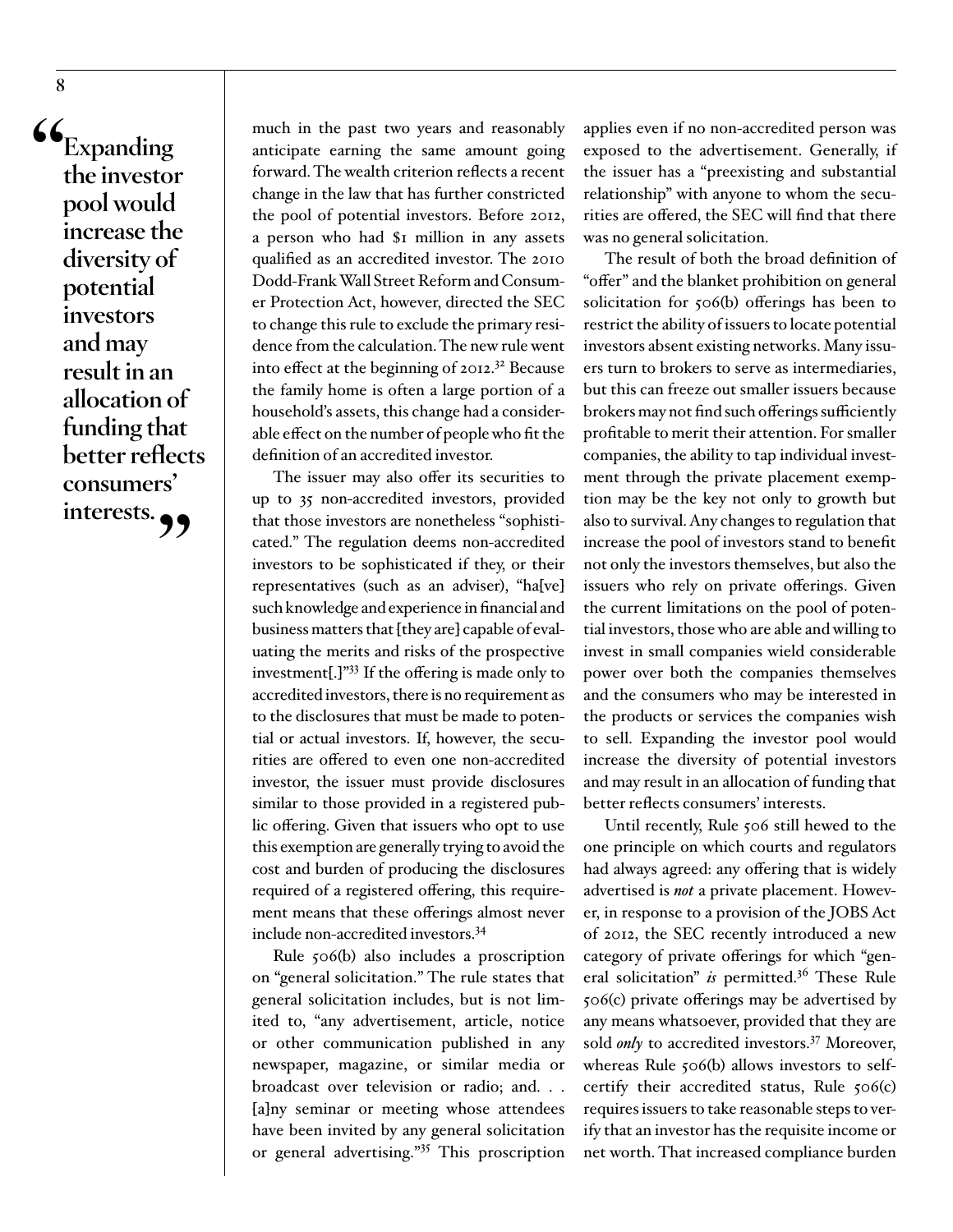may partly explain why Rule 506(c) offerings have not yet become widespread.

Ultimately, although the private placement exemption initially focused on the offering and the market more broadly, it has now evolved into a restriction focused on protecting the individual investor. No matter the size of the offering or the information the investor may obtain about the issuer, current law recognizes a public interest in protecting even a single investor from making a risky investment if that investor is not wealthy.

#### WHY WE NEED REFORM

The current approach to the private placement exemption, as embodied in Regulation D, rests on a series of assumptions. The first is that investment in private offerings is a universally risky endeavor and therefore not suitable for ordinary investors—who should be excluded from private markets for their own good. But are private offerings really so dangerous? It is not readily apparent that this is the case.

The second assumption follows from the first: if private offerings are indeed universally risky, then only sophisticated investors who are able to withstand a loss should be allowed to participate. The accredited investor standard relies on a wealth or income criterion, to determine whether a given investor makes the grade, and thereby it assumes that the relatively well-off are more financially sophisticated and better able to withstand a loss than are ordinary investors. Superficially, such an assumption seems reasonable; in fact, things are far less clear-cut than advocates of the accredited investor standard imagine.

A third assumption harkens back to the pre-*Ralston* era and revolves around access to information. Specifically, it is thought that wealthy individuals know what information they need to make a wise investment and that they are uniquely able to gain access to it. In other words, well-off investors do not need the mandatory disclosures that public registration requires, whereas ordinary investors, being inherently less powerful and less

well-informed, do. Yet this assumption is also questionable, especially in the context of an ongoing technological revolution that makes ever more information available to all, much of it for free and at the click of a button.

So what if private offerings are not, in fact, universally risky? And what if wealth and income are not necessarily good proxies for financial sophistication and the ability to withstand a loss? What if concerns about access to information actually belong to a pre-internet age? And what if, finally, you have a changing corporate funding landscape in which more and more of the most dynamic investment opportunities are hidden from most investors?

Should all these things turn out to be true, current public policy toward private offerings is not only inappropriate, and based on false assumptions, but also has the potential to be economically harmful—both to those trying to raise capital and to those seeking a decent return on their investment. In other words, public policy toward private securities offerings is sorely in need of reform.

#### **Are Private Offerings Universally Risky?**

Restrictions on private offerings are often justified by assertions that private offerings are inherently risky, presenting investors with a greater chance of loss. But the numbers are not so clear. Cambridge Investments provides an index of available private investment performance data and constructs benchmarks of public indexes that allow for a comparison of the internal rate of return (IRR), that is of the projected profitability of potential investments.<sup>38</sup> Figures 1 and 2, drawn from this data, compare the IRR for private equity funds and venture capital funds with the S&P 500 Index between 1987 and 2015.<sup>39</sup> Private equity and venture capital funds invest in private offerings, whereas the S&P 500 is an index of 500 publicly traded companies. Private equity and venture capital funds are, of course, actively managed, which means that simply comparing the performance of these three asset classes is not comparing apples to apples. Nevertheless, excluding investors from the private markets

**"Current public policy toward private offerings is not only inappropriate, and based on false assumptions, but also has the potential to be economically harmful."**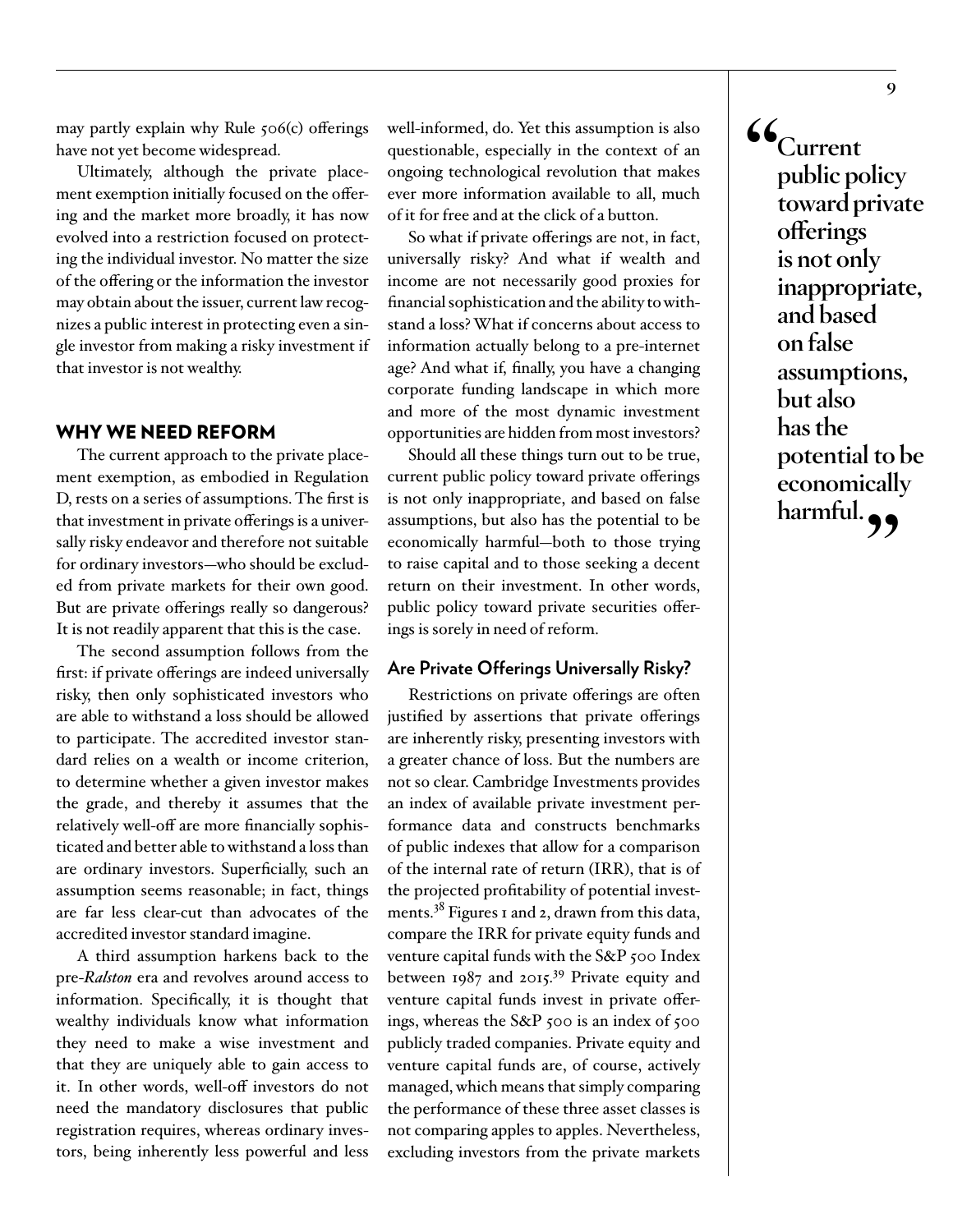# **Figure 1 Private Equity vs. S&P 500 Index Internal Rate of Return, 1987–2015**



Source: Cambridge Associates, "US Private Equity Index and Selected Benchmark Statistics," March 31, 2017, [https://40926u](https://40926u2govf9kuqen1ndit018su-wpengine.netdna-ssl.com/wp-content/uploads/2017/08/WEB-2017-Q1-USPE-Benchmark-Book-1.pdf) [2govf9kuqen1ndit018su-wpengine.netdna-ssl.com/wp-content/uploads/2017/08/WEB-2017-Q1-USPE-Benchmark-Book-1.](https://40926u2govf9kuqen1ndit018su-wpengine.netdna-ssl.com/wp-content/uploads/2017/08/WEB-2017-Q1-USPE-Benchmark-Book-1.pdf) [pdf.](https://40926u2govf9kuqen1ndit018su-wpengine.netdna-ssl.com/wp-content/uploads/2017/08/WEB-2017-Q1-USPE-Benchmark-Book-1.pdf)

Note: IRR = internal rate of return; mPME = Modified Public Market Equivalent calculation.



**Figure 2 Venture Capital vs. S&P 500 Index Internal Rate of Return, 1987–2015**

Source: Cambridge Associates, "US Venture Capital Index and Selected Benchmark Statistics," March 31, 2017, [https://40926](https://40926u2govf9kuqen1ndit018su-wpengine.netdna-ssl.com/wp-content/uploads/2017/08/WEB-2017-Q1-USVC-Benchmark-Book.pdf) [u2govf9kuqen1ndit018su-wpengine.netdna-ssl.com/wp-content/uploads/2017/08/WEB-2017-Q1-USVC-Benchmark-Book.](https://40926u2govf9kuqen1ndit018su-wpengine.netdna-ssl.com/wp-content/uploads/2017/08/WEB-2017-Q1-USVC-Benchmark-Book.pdf) [pdf.](https://40926u2govf9kuqen1ndit018su-wpengine.netdna-ssl.com/wp-content/uploads/2017/08/WEB-2017-Q1-USVC-Benchmark-Book.pdf)

Note: IRR = internal rate of return; mPME = Modified Public Market Equivalent calculation.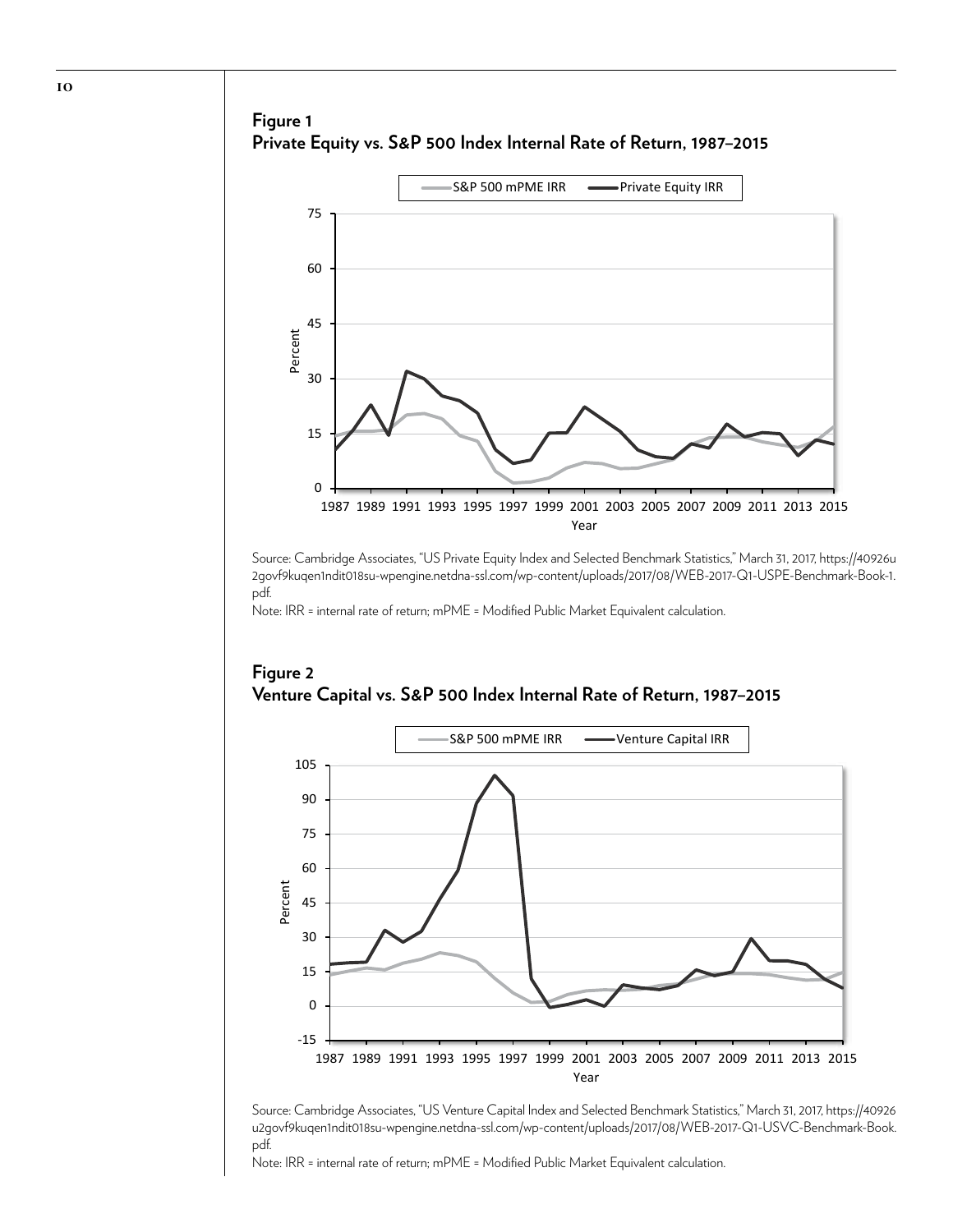necessarily excludes them from the kinds of investments that private equity and venture capital funds pursue. And, as figures 1 and 2 illustrate, private equity and venture capital funds can obtain results that frequently surpass what an index fund might offer, although they also demonstrate greater volatility. Additionally, these funds are often able to hedge market risk—that is, make investments that protect the funds' assets even when the entire market tumbles.

As for the risk presented by specific private securities, it is not clear that these are universally riskier than those offered publicly. Many publicly offered securities fail spectacularly. For example, many of the companies that failed in the late 1990s were public. These failures suggest that a company's public status does not guarantee its value. An investor can see stunning losses with investment in these companies as well. For example, General Motors, once considered a blue-chip stock—among the most well-established and financially sound public companies—traded above \$40 in 2007 before falling to \$20 in May 2008. A year later, in May 2009, the stock price had fallen below \$1; by June, the company was bankrupt[.40](#page-24-0)

Moreover, even if a given private offering is riskier than a public one, it is worth noting that current law permits *anyone* to invest *any* amount of money in public offerings. If the purpose of current securities regulation is to prevent unsustainable losses, it is logically inconsistent to permit unlimited investment in one type of offering while effectively prohibiting even a small investment in another.

Three additional points about risk should be borne in mind. First, while any single offering may indeed be risky—and there may be very risky investments in the private offering world—it does not necessarily follow that all investment in the private markets is riskier than investment in public companies. Appropriate risk should not be determined on the basis of a single investment but rather on an entire portfolio. A risky investment may be a prudent option if it balances an investor's portfolio as a whole. If an investor is unable to

access an investment that would provide the correct hedge, that may actually expose the investor to increased risk.

Second, to the extent that the perceived riskiness of private offerings arises from their connection to smaller and newer companies, some of that risk may be decreasing now that more companies are deferring IPOs or forgoing them altogether. This shift should result in a cadre of older, larger, and more stable companies that have nonetheless remained private.

Third, in some cases, it is precisely the riskiness—or *dynamism*—of private offerings that make them appealing to investors. Investors are compensated for risk with the chance at higher returns. If some investors are categorically excluded from a type of investment specifically because it presents a greater risk, then they are not just protected from exposure to the potential downside; they are also prevented from realizing the potential upside. Additionally, a trend toward companies deferring their IPOs in recent years means that the company's greatest growth—and greatest dynamism—has already passed by the time the company is public. The public is therefore excluded from the opportunity to capture the returns generated by that surge in growth.<sup>[41](#page-24-1)</sup>

Other concerns about private offerings center on the fact that the securities tend to be illiquid or difficult to sell, that the issuers are not compelled to provide comprehensive disclosures to the market, and that certain types of liability do not apply to the issuer.

Yet these properties of private securities offerings are not beyond the comprehension of the average investor. In fact, they are no more complicated than many aspects of investing in publicly offered securities. The fact that there may not be a buyer for the security at the time the investor would like to sell is straightforward. The fact that the issuer is not required by law to provide information is similarly simple. Illiquidity and limited disclosure both equally apply to many transactions ordinary Americans complete every day. Buying a house involves assessing the ability to sell the house at a later date. Individuals who buy

**"If investors are excluded from a type of investment because it presents a greater risk, then they are not just protected from exposure to the potential downside; they are also prevented from realizing the potential**  upside.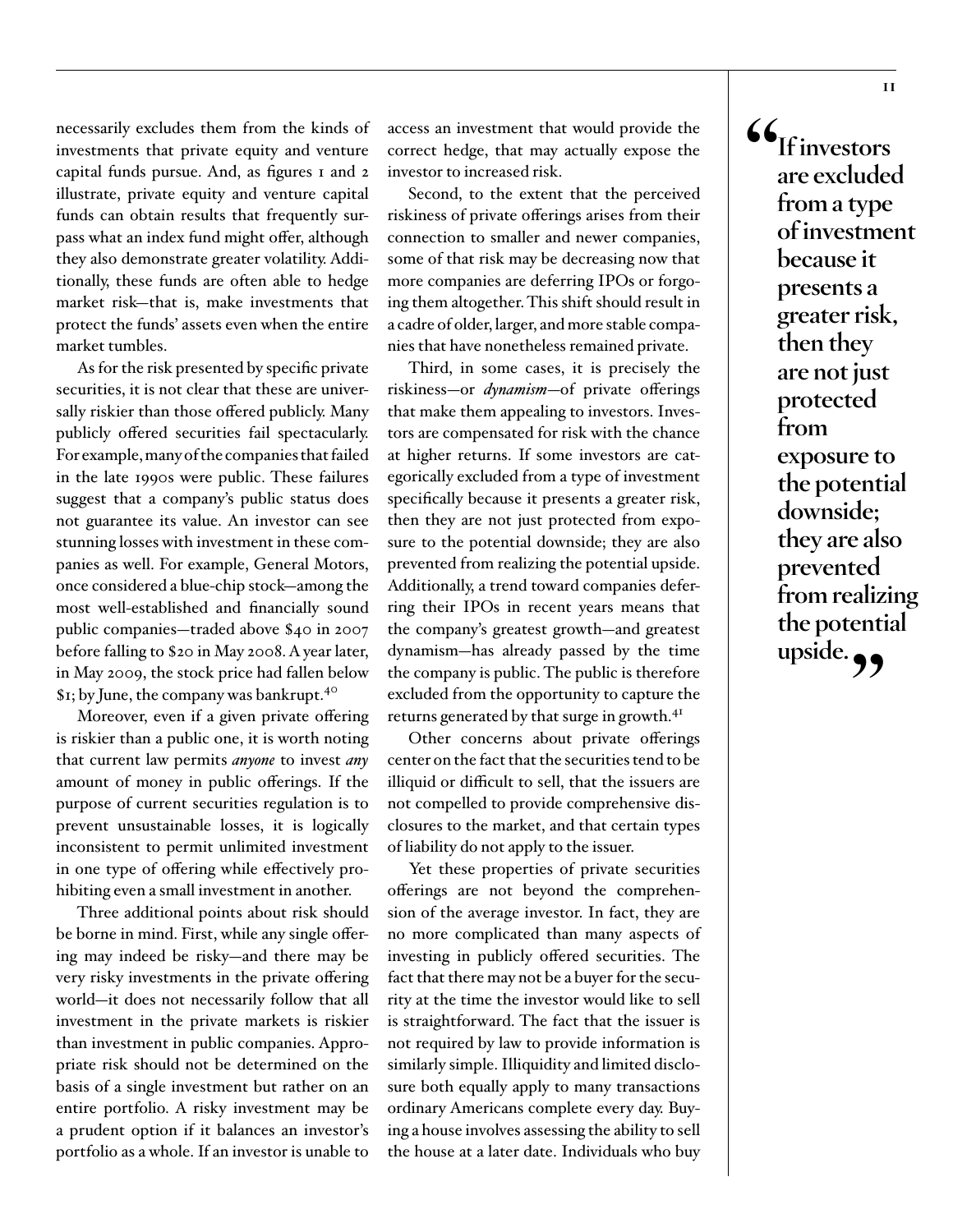**"History shows that registration is not necessarily a bulwark against fraud: Enron and WorldCom were public companies at the time they engaged in considerable fraudulent activities."**

items through private transactions facilitated by websites such as eBay or Craigslist contend with the potential for limited disclosure.

Liability is perhaps a more sophisticated concept, but—once explained—it too should be comprehensible to the average investor. The most notable difference in disclosures between a public and private offering is the lack of a registration document for the latter, as well as the lack of ongoing mandatory reporting. These materials, filed with the SEC in a public offering, are the source of much liability for issuers arguably excessive liability at times, because an issuer is liable for any material misstatement in a registration document.<sup>42</sup> Investors need not even show that they relied on the mistaken document in making their investment; the mere presence of the error is sufficient for liability. Other provisions provide further liability on the basis of misstatements or omissions in other documents filed with the SEC, for failure to file these documents in the first place, or for other errors committed in complying with filing and reporting requirements.<sup>[43](#page-24-3)</sup>

Because there are no materials filed with the SEC in a private offering, there cannot be liability for misstatements in such materials. Yet despite these limits on liability, there is still substantial liability for any type of fraud related to private securities transactions. General prohibitions on fraud apply, and there are also specific rules that prohibit fraud in securities transactions. For example, under Rule 10b-5—the great catchall provision in federal securities regulation—it is unlawful to use *any* type of fraud or deceit in connection with the purchase or sale of a security. This rule sweeps broadly and includes any actor: issuer, underwriter, buyer, or intermediary. It also includes a crucial provision that expands its reach beyond common law fraud. It is not only unlawful to make untrue statements of material fact when buying or selling securities, it is also unlawful to "omit to state a material fact necessary in order to make the statements made, in the light of the circumstances under which they were made, not misleading[.]"[44](#page-24-4) In other words, although there is no obligation

to provide disclosures when selling a security through a private offering, a seller is not permitted to make false promises—and investors have legal recourse if they do.

Although there are no *required* disclosures for a private offering, most investors demand relevant information from issuers. It is therefore customary for issuers to provide what is known as a private placement memorandum, a document that provides the information that most investors would want to know before buying any securities. The statements made in this document are subject to Rule 10b-5 and so must be accurate, not misleading, and must not omit information that is necessary to make any other statements not misleading.

The principal difference between liability under Rule 10b-5 and other federal securities rules is that plaintiffs must prove that not only was the statement or omission false or misleading but also that the defendant *intended* to mislead the plaintiff. By comparison, in a public (registered) offering, a material misstatement can mean liability even if its inclusion was entirely innocent. Whereas Rule 10b-5's intention requirement is a higher bar, it is no higher than what is required for claims of fraud in other commercial transactions.[45](#page-24-5)

As to securities fraud more generally, it is not easy to determine whether fraud is more common among private offerings than public ones. Certainly a criminal who creates an entirely fraudulent offering—one in which there is no actual company issuing the securities and investors' money is going directly into the criminal's pockets—will not attempt to register the offering. Thus the offering may appear indistinguishable from a private offering. To the extent that the concern is not about offerings that are wholly fraudulent, but rather about fraud within legitimate organizations, history shows that registration is not necessarily a bulwark against that type of fraud: Enron and WorldCom, for example, were public companies at the time they engaged in considerable fraudulent activities.

To sum up: investment in private offerings *can* be risky, but that risk must be assessed as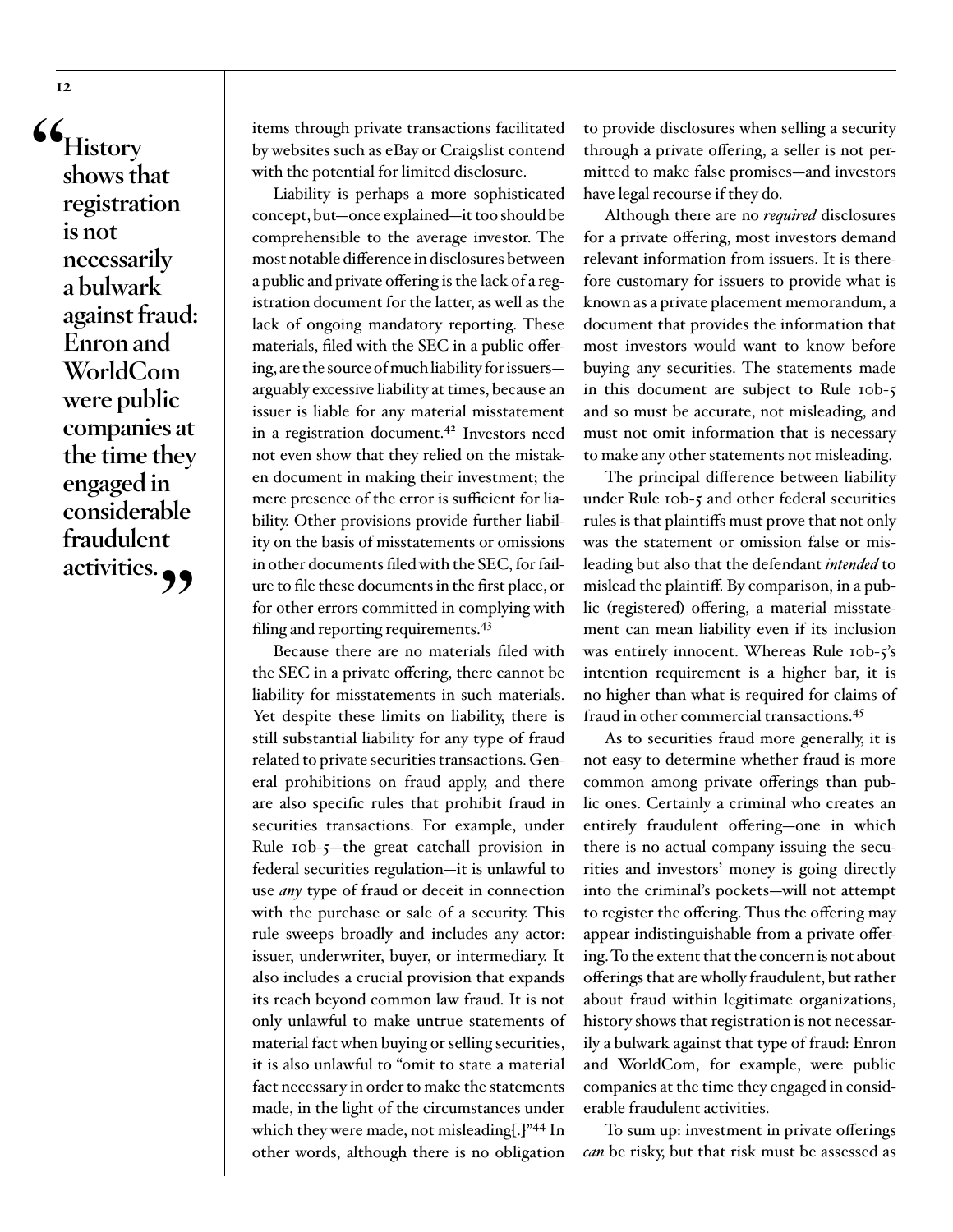part of a whole portfolio. It is usually unwise to invest too heavily in any one company whether public or private—given that all businesses can fail. Private securities may be illiquid, but illiquidity is not a difficult concept for ordinary investors to understand—as is evidenced by people's ability to understand real estate purchases. Private offerings involve some limitations on liability, but these limitations are not overly complex and are similar to limitations on liability for other commercial transactions. And although many of the rules applicable to public offerings are aimed at preventing fraud, many major frauds have nevertheless occurred at public companies.

None of this is to say that allowing wider participation in private markets is some sort of silver bullet. Opening up private offerings would obviously not result in instant riches for new investors. On the other hand, it would allow access to new opportunities that are currently hidden behind locked gates.

# **Does the Accredited Investor Standard Make Sense?**

The theory underlying the accredited investor standard requires the SEC to use broadly applicable regulations to identify those investors least likely to cause themselves harm through imprudent investment. Yet regulation is a blunt instrument and is badly suited to this task. In using wealth or income as the only criterion, the SEC has created a standard that is both under-inclusive and overinclusive, excluding investors entirely able to fend for themselves while opening the gate to investors with little sophistication. Attempts to fix the wealth threshold at the right level only tie the SEC in knots. In reality, wealth is not necessarily tied to its regulatory objective—that is, identifying those who are able to withstand a financial loss<sup>46</sup> and are sufficiently knowledgeable to appreciate the risks inherent in certain investments.[47](#page-24-7)

For one thing, whereas it may be true that a wealthy individual can withstand a much greater financial loss than a person of lesser means, no one's wealth is unlimited. A person

with a net worth of \$50,000 may lose \$100 without adverse consequences. But a person with \$1 million could be ruined by a loss of \$900,000. Under current law, however, the first person would be barred from making even a very modest investment whereas the second person could freely wipe out a life's savings.

The wealth/income requirement also privileges age because people tend to amass wealth as they approach retirement and tend to earn higher incomes later in their careers than when they are just starting out. Yet age does not make a person better able to withstand a loss. In fact, a 30-year-old worker who earns a middle-class income could likely bounce back from even a substantial loss, given decades of future earning potential. A 70-year-old retiree, however, has little or no serious opportunity to recoup even moderate losses in wealth. And for many retirees, even a net worth of \$1 million is not enough for a lavish lifestyle; a decrease in that figure could have a noticeable effect on the retiree's standard of living.

Finally, the wealth cutoff makes no distinction among costs of living in various parts of the United States. Nor does it account for other differences in lifestyle. A single person living in Omaha with a \$300,000 income has much more disposable income than someone living in Manhattan earning the same amount and supporting a spouse and three children.

The accredited investor standard is equally flawed as a means of discerning financial sophistication. First, although it is often argued that the complexity of private offerings makes restrictions necessary, $4^8$  it is not clear that all or even most of the investments limited to accredited investors require great sophistication to understand. It is true that some private offerings are complex, but that is the case in public markets too. In fact, the underlying issuers may be considerably less complex when they relate to early-stage or small companies. A publicly traded company such as Coca-Cola, with international operations and a complex supply chain, can be much more difficult for an investor to evaluate than a small company with only a handful of employees.<sup>[49](#page-24-9)</sup>

**"The accredited investor standard is flawed as a means of discerning financial sophistica**tion. **99**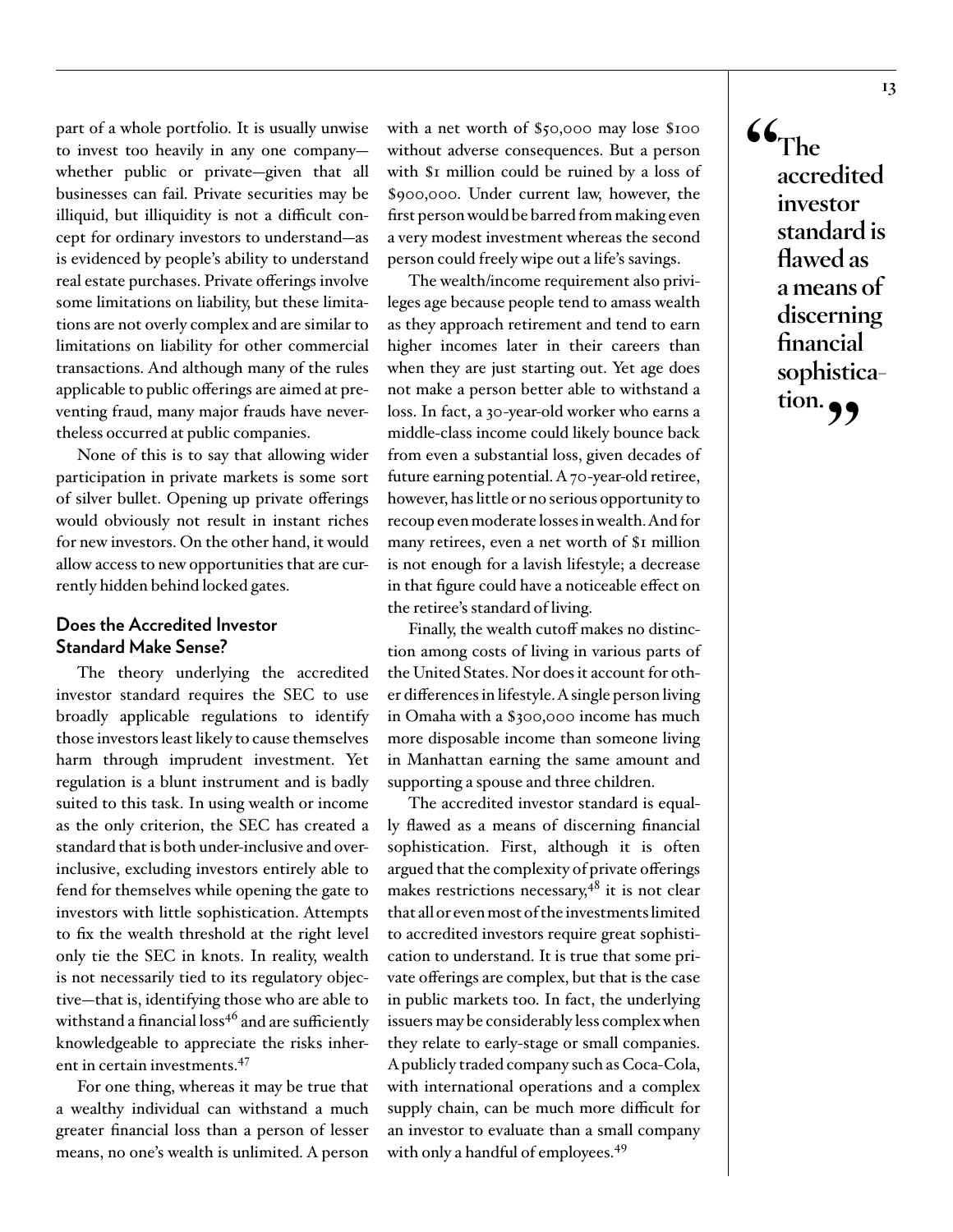**"Employing an income or wealth test to decide whether a person is legally permitted to buy an item is an odd restriction that is wholly absent from other areas of commercial**  life. **99** 

Wealth and income requirements also ignore the value of industry experience. Consider, for example, a small company developing a particular type of valve or other medical device. A nurse might have only a basic understanding of how to read a company's financial statements and yet also have an incredibly sophisticated understanding of how such a medical device would be used and whether there would be significant uptake if the product were available. The nurse's wealth, or lack thereof, would be immaterial to understanding the value of the company's product.

Furthermore, although there is some evidence that financial sophistication increases with wealth, $5^{\circ}$  that evidence is mixed, and there are clearly many ways a person could attain wealth without the least understanding of investments. And, as Felicia Smith of the Financial Services Roundtable has argued, the Madoff Ponzi scheme demonstrates that even very wealthy people are not always able to ask the right questions.<sup>51</sup>

At the same time, many investment advisers who earn their living advising wealthy clients on which assets to buy are not wealthy enough to qualify as accredited investors themselves, despite their obvious financial sophistication. The same goes for many junior associates in law or underwriting firms—they might work daily on private offerings, preparing and researching the very documents investors will review, but they are still locked out of the private markets.

Ultimately, employing an income or wealth test to decide whether a person is legally permitted to buy an item is an odd restriction that is wholly absent from other areas of commercial life. People may walk into a designer boutique and spend \$20,000 on a handbag without any inquiry into their earnings or wealth. They may gamble everything they own in Las Vegas or buy as many lottery tickets as the local convenience store will sell them. Adult Americans can do these things whether they are "accredited" or not, and the law will not prevent them from incurring even an unsustainable loss through such activities.

So why can't they invest in a private offering? After all, investing in a company, even a risky company, is likely to be a more prudent use of an investor's funds than luxury shopping or high-stakes gambling.<sup>[52](#page-24-12)</sup>

# **Should We Worry about Access to Information?**

In some ways, the accredited investor standard harkens back to the access criterion pre-*Ralston*. Wealthy individuals are presumed knowledgeable enough to ask for the right information and powerful enough to induce the issuer of private securities to provide it. As such, they do not need the protections that registration and disclosure requirements provide in the public markets. They, unlike ordinary investors, can fend for themselves.

The first problem with this view is that there is no particular reason why an investor would be able to exert influence simply because of his or her wealth. It is true that a person with \$1 million has the potential to invest more than a person with only \$50,000. But if both are offering an investment of \$10,000, the existence of an additional \$990,000—sitting in an account somewhere and not designated for investment in the company—would not necessarily give the holder additional persua-sive ability.<sup>[53](#page-24-13)</sup>

Furthermore, the belief that wealth is required for access and knowledge assumes that the investor is engaging one-on-one with the issuer—and that no one other than the investor can make such a request. In fact, providing retail investors with access to private offerings would encourage the development of third-party providers who focus specifically on obtaining and making available to investors exactly the information needed to make a sound investment decision. Changes in technology, most notably in information technology, make this type of service increasingly easy to provide.

Indeed, arguably the greatest change in daily life in the past several decades—even from the time Regulation D was issued in 1982 to the present—is the increased access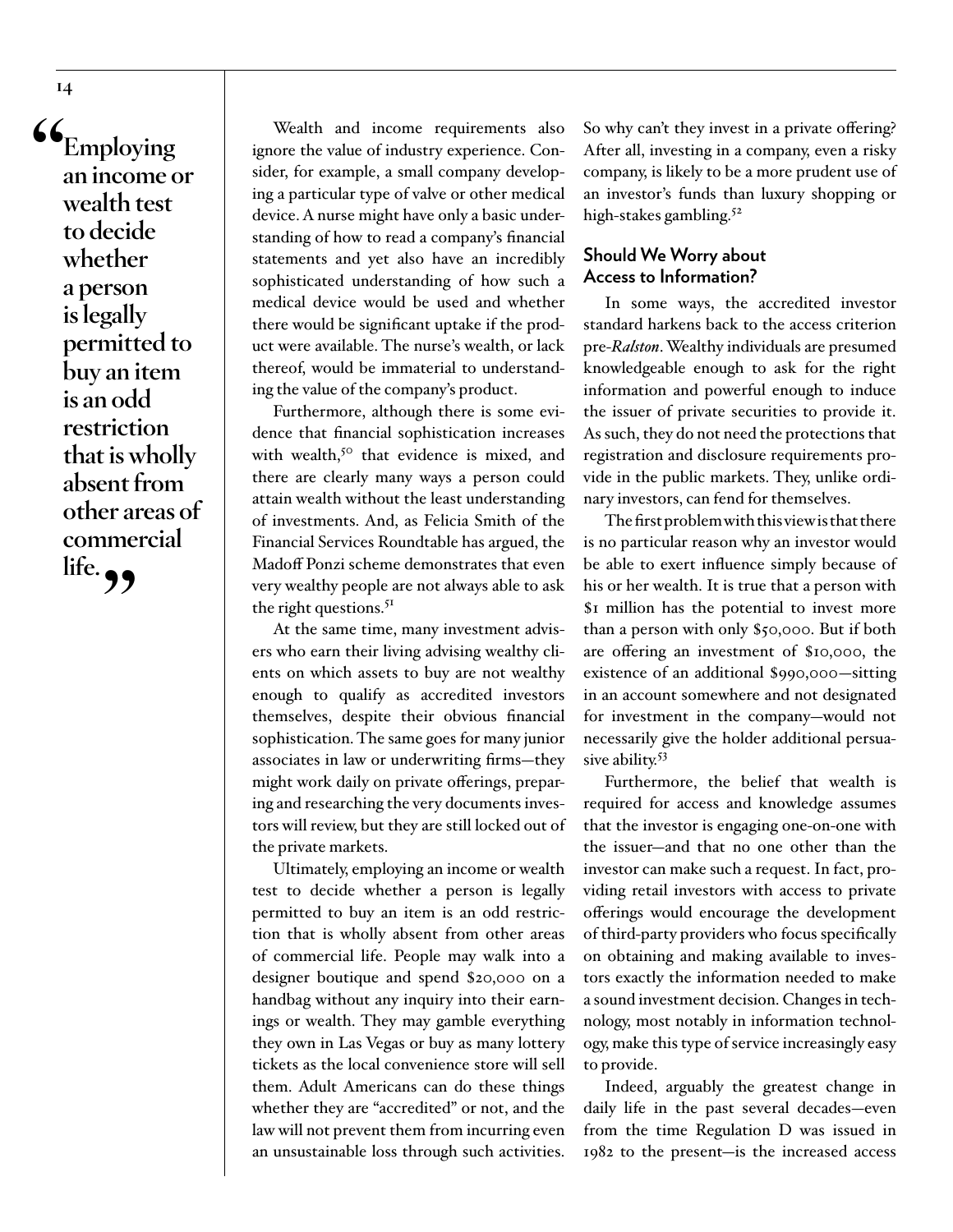to information and the ease with which information can be disseminated to the public. A quick Google search can yield links not only to a company's website and whatever information it chooses to post, but also to any news articles across the world that may have covered the company. Review sites like Yelp can provide information about customer experiences with the company, and employee sites like Glassdoor reveal information about pay structure, hiring practices, and employee morale. Many organizations conduct and post research about corporate practices that may affect public perception, such as the use of overseas labor, working conditions at company facilities, or the company's environmental impact[.54](#page-24-14) And social media sites like Twitter and Facebook allow anyone to share information quickly and cheaply across the entire world, making scandal difficult to keep quiet.

Crowdfunding sites like Kickstarter and GoFundMe have illustrated how this exchange of information can work in practice. These sites do not host securities offerings. People providing funding may receive token gifts in exchange for their money or other benefits such as priority on a waitlist for a new product. But these funders do not share in any wealth generated by the companies. Nevertheless, such sites typically provide robust opportunities for company founders to interact with potential funders.

In fact, it can be easier for companies to provide information in this setting because the regulations surrounding securities offerings do not apply. That may seem counterintuitive—after all, the very point of those regulations is to require the disclosure of important information. However, the flip side is that what companies may say—as well as how and when they may say it—is tightly regulated. As a result, a company's lawyers may advise its executives to say as little as possible during an IPO, fearing—quite correctly—that a stray remark could have disastrous consequences.

The problem, in simple terms, is that anything a company says during an offering—or even while preparing for an offering—can be

construed as effectively marketing that offering. This kind of marketing is strictly regulated, and the rules are easy to break inadvertently. For example, when Google was preparing for its IPO, founders Larry Page and Sergey Brin gave an interview to *Playboy* magazine. Although they made no mention of the IPO, their participation in the interview was feared to be an effort to condition the market. The IPO had to be delayed while the SEC investigated the ramifications of the interview.[55](#page-25-0)

Kickstarter and GoFundMe campaigns are typically based on donations and so trigger none of the securities laws. Those seeking funds are free to engage in any kind of discussion and provide any information they wish about their enterprises.<sup>56</sup> Whereas donations on a crowdfunding site are not perfect proxies for investments in securities, these sites do demonstrate the potential for new technology to connect people in a way unimaginable to Congress in 1933, when the first federal securities laws were passed. None of this information replaces cold, hard financials, of course; but the information does provide excellent context, fleshing out the company's overall appearance. Such information may once have been available only to those close to a company's management; now even outsiders have access to it. This access changes the rationale that drove early legal decisions about the private offering exemption, such as *Ralston*: in some important respects, anyone with internet access can become better informed about a company, its industry, and its prospects than well-connected investors were in the 1930s.

There is certainly still information that only someone very close to a company would have, and there is information that can be gleaned only from a financial statement. But any would-be investor is capable of requesting financials and can withhold investment if the financial information is not forthcoming. Moreover, the current accredited investor standard includes no requirement that the investor be close to anyone in the company at all. If access to company information still matters, it must be reexamined in light of the

**"Anyone with internet access can become better informed about a company, its industry, and its prospects than wellconnected investors were in the 1930s."**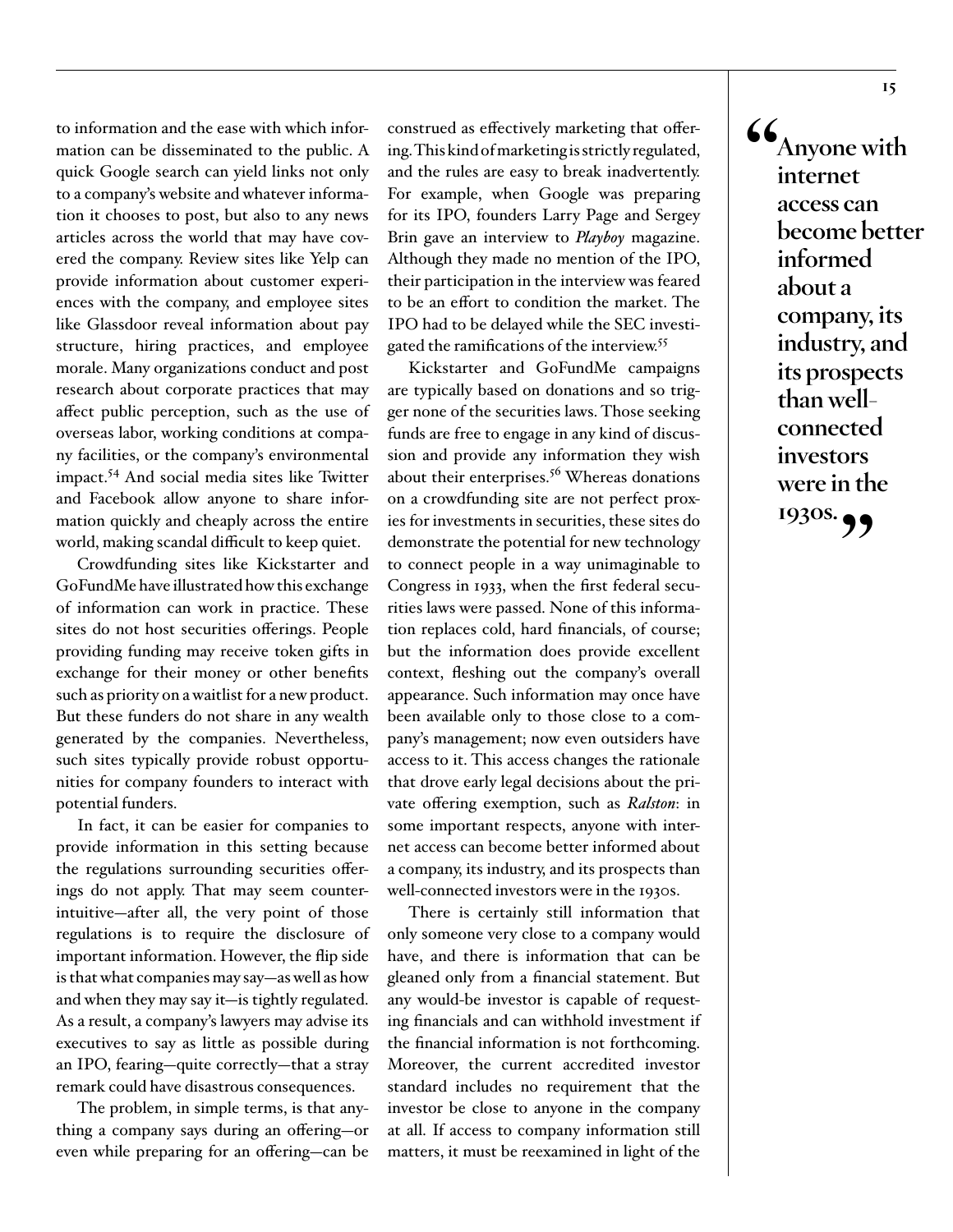**"Changes in the IPO market make the private markets all the more important to the U.S. economy."**

staggering changes in information access the internet has brought.

# **Problems in the IPO Market**

IPOs in the United States have been in decline. In 2015, there were 152 IPOs raising a total of \$25.2 billion.<sup>57</sup> Those numbers represent a substantial decline from a high of 677 IPOs raising \$42.05 billion in 1996. (See Figure 3.) Whereas that high was almost certainly inflated by the dot-com bubble that burst five years later, the market has been especially anemic in the past 15 years.<sup>58</sup> The trend has been especially noticeable among smaller firms. Although there has been some consolidation in the market with larger companies buying up smaller ones—which may have led to fewer IPOs—that does not explain why overall volume has declined to such an extent.<sup>59</sup> Another development is that the companies that do go public tend to do so later in their development than similar firms did in earlier times.

These changes in the IPO market make the private markets all the more important to the U.S. economy. At the same time that IPO activity has been down, there has been considerable growth in private offerings.

There are a number of theories as to why IPO activity seems to be depressed. One theory is that, as the economy has changed, it has become more profitable for a small company to merge with and become part of a larger organization than it is to gain financing through an IPO.<sup>60</sup> Another is that changes in regulation that changed how stocks are quoted resulted in smaller bid-ask spreads. The argument is that that change has reduced the compensation available for trading in the stocks of smaller companies, and that may in turn have resulted in less profitability for small compa-nies that do go public.<sup>[61](#page-25-6)</sup> Another theory lays the blame on the Sarbanes-Oxley Act of 2002, which increased regulatory burdens on public companies. Because many compliance costs are fixed and do not correlate with firm size, these costs represent a greater share of operating expenses for a small public company than for a large one. The JOBS Act of 2012 sought to partially address these effects, giving most companies a few years' hiatus from some of

# **Figure 3 Number of Initial Public Offerings, 1981–2015**



Source: Jay R. Ritter, "Initial Public Offerings, Updated Statistics," University of Florida, March 8, 2016, [https://site.warrington.](https://site.warrington.ufl.edu/ritter/files/2016/03/Initial-Public-Offerings-Updated-Statistics-2016-03-08.pdf) [ufl.edu/ritter/files/2016/03/Initial-Public-Offerings-Updated-Statistics-2016-03-08.pdf](https://site.warrington.ufl.edu/ritter/files/2016/03/Initial-Public-Offerings-Updated-Statistics-2016-03-08.pdf). Note: IPO = initial public offering.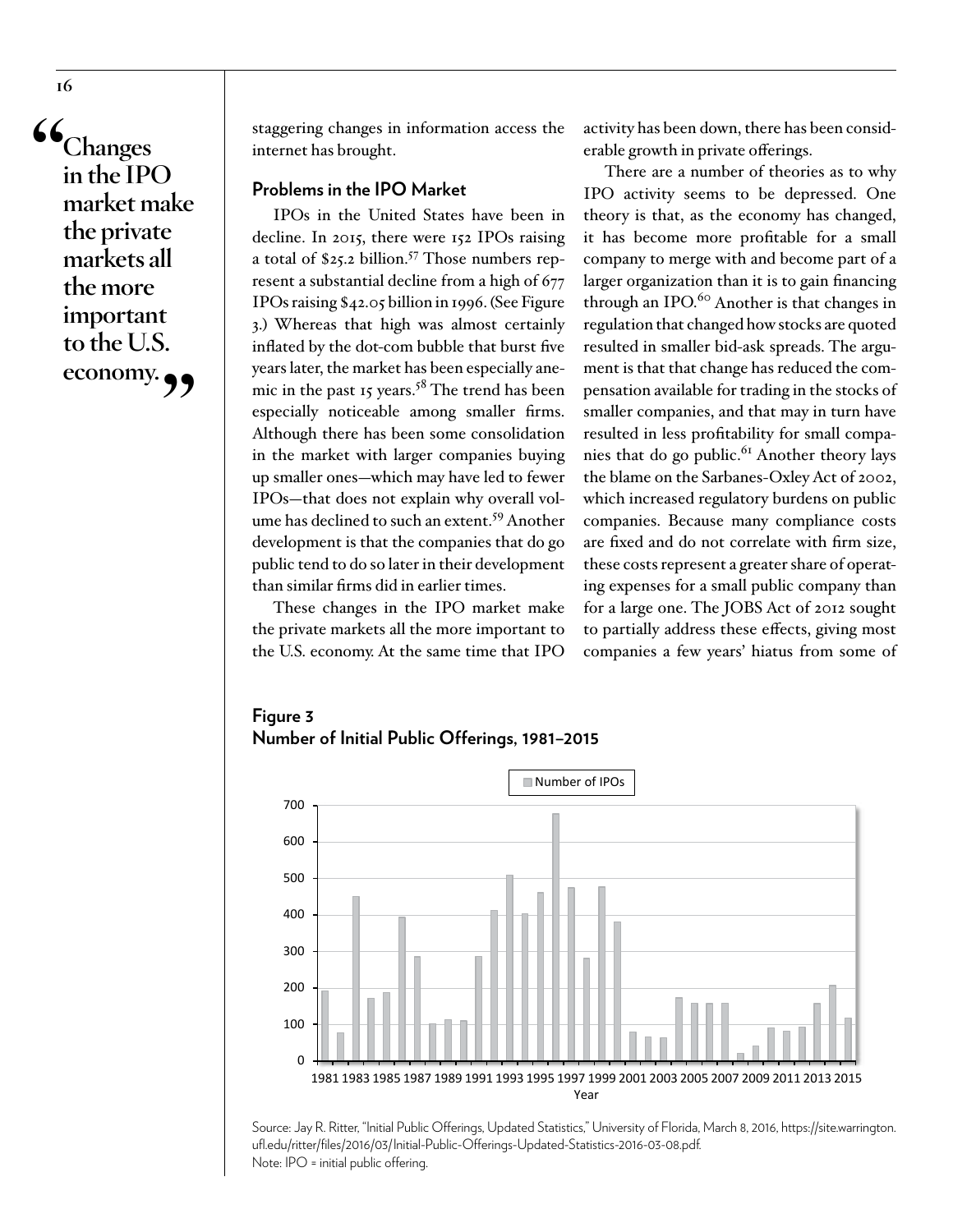Sarbanes-Oxley's requirements. While there is evidence that this change had some effect on the number of IPOs, it has not brought the market roaring back to life.<sup>[62](#page-25-7)</sup>

To the extent that Sarbanes-Oxley or other regulations have made the public markets unattractive, however, the flourishing private market acts as a safety valve. As Brooklyn Law School professor and former SEC Commissioner Roberta Karmel has noted, "the problem with regulating by exemption is that it does not incentivize the SEC to adjust regulations that discourage capital market participants from entering a regulated system."[63](#page-25-8) Not only is there little incentive for the SEC to address problems in the public markets, there also are considerable incentives for the agency to retain the status quo.<sup>64</sup> As Zachary Gubler, associate professor at Arizona State's College of Law, has argued, "by expanding the private securities market, the SEC is able to respond to the increased demand for the services provided by a securities market without risking the loss of political slack that would accom-pany efforts to reform the IPO market."<sup>[65](#page-25-10)</sup> That is, the current regulatory structure does not provide the correct incentive for the SEC. The regulator is rewarded not for expanding its control over the private markets, but for avoiding the glare of public scrutiny by passing ever more stringent regulations, reaping the benefit of showing the public "toughness" without actually stifling capital formation. Of course, the new regulations have little real effect because issuers avoid the regulated market. The people who pay the price for this evasion are not the issuers or the SEC, but the investing public the new regulations are designed to protect. The risk is that new regulations make the public markets so unattractive that the best investments go elsewhere.

It is possible that the heyday of the IPO has passed and that the current market favors large, well-established public companies and smaller, more nimble private ones. But if these trends are driven and continue to be driven by government regulation, then considerable economic harm could come from excluding the vast majority of investors from precisely those private markets that contain the most growth and dynamism.

# REFORMING PRIVATE SECURITIES MARKETS

A number of proposals have been put forward to reform the private offering exemption. Many of them were discussed in a recent report by the SEC, which examined the accredited investor standard. $66$  Some of these proposals actually seek to tighten the exemption by increasing the wealth or income requirements that would-be investors have to meet. Other proposals would open up private offerings to potential investors who fail to meet those financial criteria but who can nevertheless prove that they are financially sophisticated. A few of these were endorsed in the U.S. Treasury Department's recent report on capital markets and have also made their way into a bill introduced in the House in 2017. $67$ 

None of the reform proposals, however, grapple with the underlying issue: the SEC should not be the arbiter of what individuals can do with their money. It is this foundational premise, and not its practical implementation, that requires fixing. Without such reform, the securities markets will continue to exacerbate inequalities, perpetuate a singularly undemocratic legal structure, and permit the public markets to atrophy.

# **Proposals on Wealth and Income Thresholds**

The accredited investor standard's wealth and income thresholds were set at \$1 million and \$200,000 respectively in 1982. Of course, a person meeting those criteria in the 1980s was, in real terms, much richer than a person with the same amount of money today. In fact, \$200,000 in 1983 dollars is equivalent to between \$430,000 and \$490,000 now; 1983's \$1 million would be more than \$2 million. As a result, whereas fewer than 2 percent of households qualified as accredited in 1983, an estimated 10 percent of households do so today.<sup>68</sup>

**"Without reform, the securities markets will continue to exacerbate inequalities, perpetuate a singularly undemocratic legal structure, and permit the public markets to**  atrophy.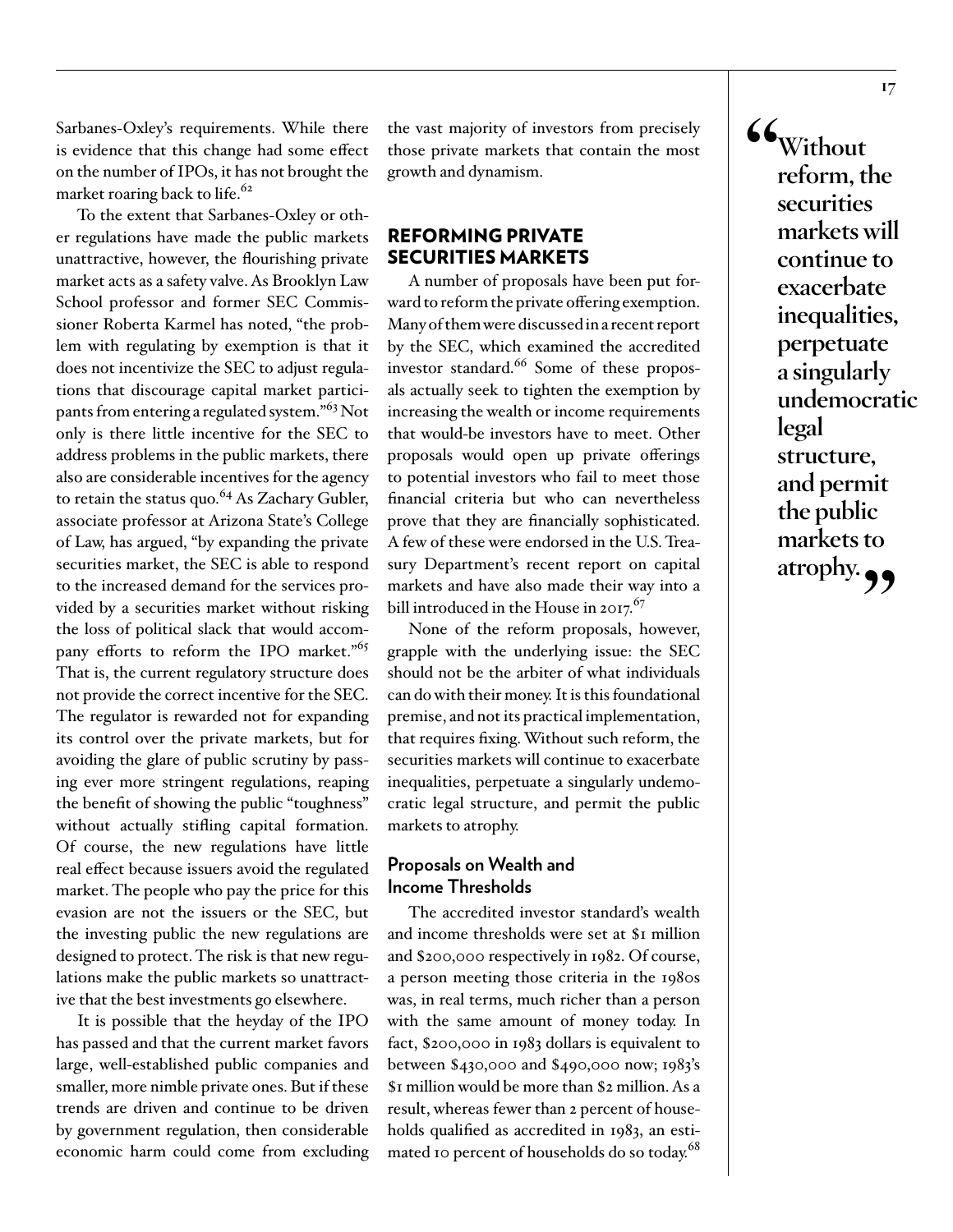**"Regulation should** *not* **be used to force investors to make decisions regulators believe are**  wise.

Some people therefore advocate increasing those wealth and income thresholds and indexing them to inflation to ensure that they continue to rise apace in the coming years.<sup>[69](#page-25-14)</sup>

For example, Greg Oguss, formerly of Northwestern School of Law, would increase the net worth threshold to about \$2.5 million for a household (excluding the primary residence), raise the income threshold to about \$490,000 per year for an individual and \$600,000 for a couple, and index both thresholds to inflation going forward.[70](#page-25-15) The SEC estimates that only about 4 percent of U.S. households would qualify as accredited if wealth and income thresholds were raised to reflect more than three decades of inflation in this way.<sup>[71](#page-25-16)</sup>

There are, however, three main problems with such proposals. First, their proponents tend to argue that thresholds should be raised because they have remained fixed since 1982. This is not correct: Dodd-Frank actually required a change in 2012, excluding equity in the primary residence from the calculation of a household's wealth. Given that households with a net worth above \$500,000 have, on average, \$250,000 in equity in their primary residence, $72$  this exclusion has effectively raised the wealth threshold by a quarter of a million dollars already.

Second, and more importantly, there was nothing particularly special about the thresholds established in 1982 in the first place. The SEC's adopting release for Regulation D includes no discussion of why the thresholds were set at \$1 million in assets or \$200,000 in annual income[.73](#page-25-18) The only hint of such a discussion comes in a brief explanation of why the asset level was set at a flat \$1 million instead of \$750,000 with certain assets (home, cars) excluded. The release implies that a flat \$1 million is functionally equivalent to \$750,000 with exclusions. But this does not explain why \$1 million is the sweet spot, as opposed to, say, \$100,000 or \$100 million.

Finally, it is not clear that increased access to private offerings has had a negative effect on investors. A larger pool of potential investors

does not, in and of itself, establish a need for greater restrictions. In fact, eligibility numbers are only relevant if investors who qualify as accredited today, but who would not qualify under an inflation-indexed threshold, show a particular inability to cope with the complexities of private offerings. Advocates of raising the accredited investor standard's wealth and income thresholds cite no data showing that there has been an increase in fraud or ill-advised investment. If there has been no noticeable harm from the erosion in value of the original threshold, what is the argument for changing it?

Another proposal would exclude retirement savings from the calculation of an individual's or couple's net worth. For example, Larissa Lee, a Utah attorney, has proposed lowering income and wealth thresholds while simultaneously requiring that retirement accounts be excluded and that investors be required to diversify their private offering investments. Others recommending the exclusion of retirement assets have argued, first, that individuals should not put their retirement savings at risk by investing in private placements, and second, that retirement accounts are not easily accessible and therefore cannot effectively cushion the blow from a major investment loss[.74](#page-25-19)

It is, of course, probably unwise to heavily invest one's retirement savings in start-up enterprises. It is also true that tax-preferred retirement accounts tend to be difficult to access because of the heavy penalties early withdrawal can incur. But that does not mean that regulation should be used to force investors to make decisions regulators believe are wise.[75](#page-25-20)

There are other problems with this proposal. For one thing, it could lead investors wishing to buy privately offered securities to refrain from using tax-advantaged retirement savings vehicles, in an effort to ensure that all their assets can be counted toward the accredited investor threshold. Excluding retirement savings from the wealth criterion would also represent an inconsistent treatment of equally illiquid assets. A vacation home, for example,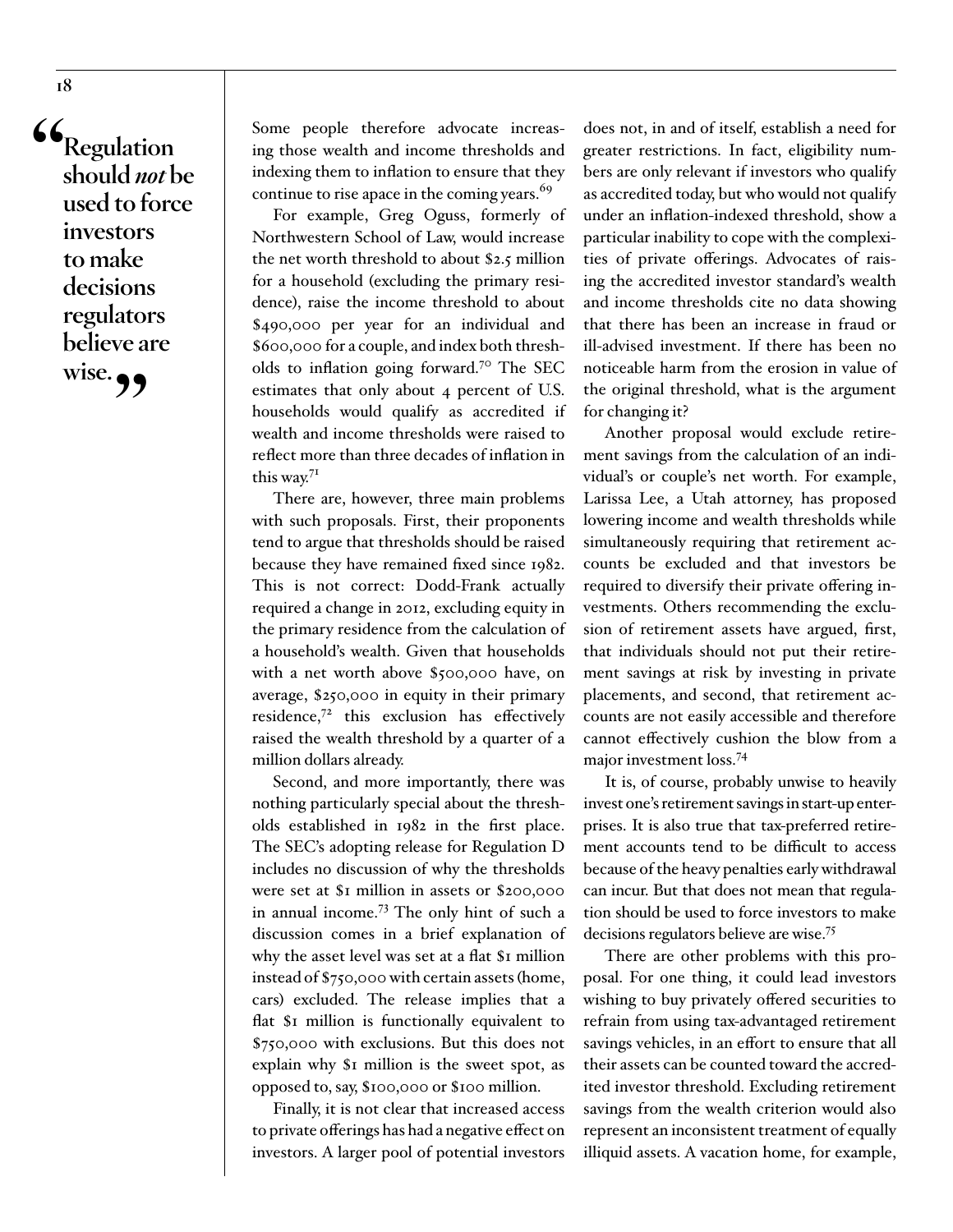is much less liquid than a retirement account. Where is the sense in counting the former toward the wealth threshold while excluding the latter? It is hard, after all, to cushion an investment loss with a summer cottage.

A further proposal presents even more problems than the two already mentioned. So-Yeon Lee, a Boston attorney, has proposed opening investment in private offerings to non-accredited investors but limiting their investment to "discretionary" income. She defines this as adjusted gross income minus taxes and other necessities, such as mortgage payments, utilities bills, and food costs.[76](#page-26-0)

Lee expressly does not address whether such a rule would be administratively feasible. Prima facie, it almost assuredly would not. Aside from the differences in personal taste that might lead one person to believe she "needs" a six-bedroom house whereas another is content with a studio apartment, there are expenses that, although discretionary, are nonetheless fixed. The excess cost for a luxury car over a simple sedan is a discretionary expenditure, but if the car is financed with a multiyear loan, the monthly car payment is fixed regardless of whether the car itself is a Ford or a Mercedes. It is also unclear whether Lee's proposed regulatory scheme would consider the number of dependents an investor has, the cost of living in the area where the investor resides, whether any member of the investor's family has an illness requiring expensive medical treatment, or any of the many costs that individuals may have.

Even if it were possible to create a standard list of what constitutes necessities for all investors, such a standard would require a considerable invasion of investors' privacy. It is unlikely many would enjoy disclosing to strangers, for example, their monthly grocery bills. Additionally, while income and housing expenses may be somewhat fixed, at least on an annual basis, other necessities can fluctuate considerably—making a precise calculation extremely difficult.

Of course, this all assumes that there must be a specific admonition to use only discretionary income for investment in private

offerings. Such a distinction seems strange because investment of any kind is almost by definition discretionary; no one would seriously suggest that an investor should use the mortgage money to buy even the most bluechip public security. However, if an investor has any discretionary income at all, why shouldn't she be able to spend it in any way she chooses—whether on a designer dress, a trip to the casino, or securities issued by a start-up? Ultimately, any rule based on Lee's proposal would be even more paternalistic than the current one.

Several other articles have proposed opening investment in private offerings to nonaccredited investors while placing some sort of cap on the amount an individual may invest. Abraham Cable, professor at the University of California Hastings College of the Law, has proposed allowing each investor to have a set amount of "mad money" to invest in high-risk investments, with the amount to be determined in proportion to the individual's wealth.[77](#page-26-1) Another proposal, put forward by Syed Haq, formerly of University of Michigan Law School, would set a sliding scale that would allow increased levels of investment as an individual's wealth or income increased.[78](#page-26-2) Haq would exclude illiquid assets from the calculation of wealth, including only a "fire sale" value—the assumption being that, if an asset is to cushion a loss, it must be valued at the price the investor could get for it in a hurry.

These proposals are at least more administratively feasible than Lee's. However, reforming private securities markets must be about more than just building a better mousetrap. There are numerous ways the SEC could attempt to pinpoint what a sustainable investment loss would be. But the truth is that this is an extremely personal determination, based not only on an individual's expenses but also on the person's tastes and temperament. A sustainable loss for one person earning \$50,000 may be \$50, whereas another person with the same income could stand to lose \$5,000. Wealth alone does not make a person immune from loss.

**"Wealth alone does not make a person immune from loss."**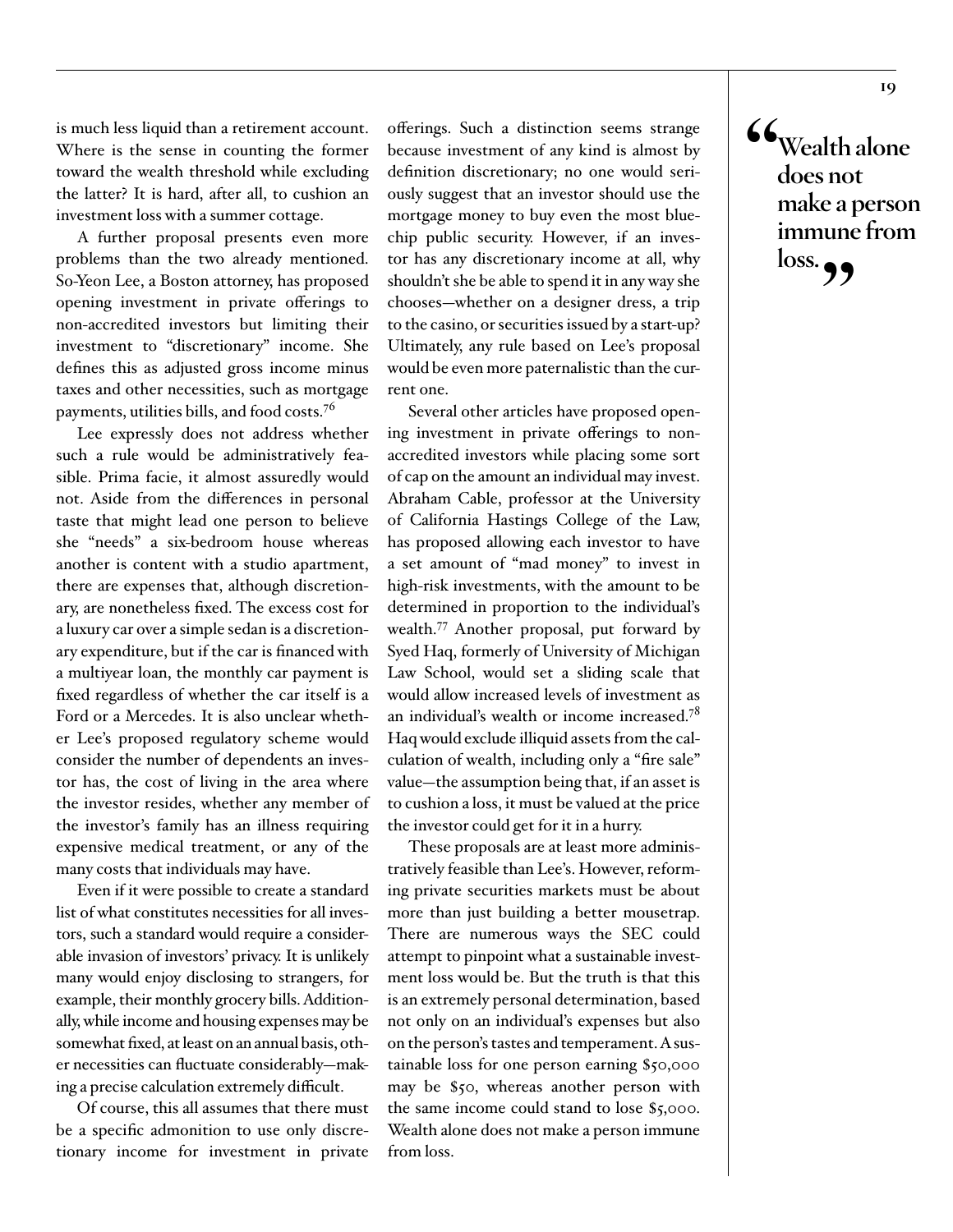**"A regime that permits anyone to invest also ensures that it is the market, and not an individual regulator, that determines which companies should receive investment."**

# **Proposals on Financially Sophisticated Investors**

Although "financial sophistication" has been tied to wealth since the beginning of the private placement exemption, wealth is only a proxy for knowledge and not a direct measure of an individual's understanding of financial matters. For this reason, many have argued for expanding the definition to include those who have demonstrated actual financial knowledge or who possess other qualifications that may also serve as a proxy for sophistication.[79](#page-26-3)

One of the most prominent proposals encourages the use of a test of actual understanding of basic financial principles. For example, Stephen Choi, professor at New York University School of Law, has proposed a test administered by the SEC or by another government actor, which would serve as a "financial driver's license."[80](#page-26-4) Whereas there are obvious flaws in the proposal—who would administer the test, and how would "sophistication" be tested?—it would at least avoid some of the most absurd results of the current wealth-based system.

A simple fix, under this theory, would be to deem those who pass certain tests already administered by the Financial Industry Regulatory Authority (FINRA) as demonstrating the requisite sophistication. For example, those who have passed either the test for securities brokers (Series 7) or investment advisers (Series 65) could be dubbed "accredited."

Using the FINRA examinations does not completely address the problem of identifying "sophisticated" investors, however. These examinations are currently available only to individuals whose employers are FINRAregistered firms or who are otherwise required by a regulator to register with FINRA. Whereas including securities brokers and investment advisers in the definition of accredited investors would at least improve the current system, it would still leave out many individuals who are in fact financially sophisticated.

It is hard to think of a reason why an individual who desires to become an accredited investor, and who undertakes a course of study

to that end, should not have an opportunity to demonstrate the attainment of the requisite level of understanding. If a person is in fact financially sophisticated, it is unclear why that person should be excluded from the definition of accredited investor.

Ultimately, of course, improving the definition of accredited investor does nothing to justify the existence of offerings open only to a select few. But it would at least make the process more logical.

#### **A Better Approach to Private Offerings**

The current use of the accredited investor standard is illogical. Worse, it exacerbates wealth inequality and places a glaringly undemocratic framework over the securities markets. Current recommendations for reform fail to grapple with the basic question of whether excluding investors from private markets is either just or desirable. A better solution would eliminate the existing accredited investor framework and replace it with a menu of disclosure regimes from which investors and issuers would be free to choose.<sup>[81](#page-26-5)</sup>

A regime that permits anyone to invest also ensures that it is the market, and not an individual regulator, that determines which companies should receive investment. The alternative—to have the regulator sit in the role of superinvestor, determining which projects should be funded—has been shown to be undesirable. An example from state regulation illustrates the point. In addition to the SEC, each state has its own securities regulator. Although the state regulator's role in IPOs has been greatly reduced since a 1996 change in the law, each state still maintains laws governing the registration and sale of securities within its borders.<sup>82</sup> Many state securities laws require what is known as "merit review." Securities offerings subject to state regulation have to be reviewed by a state regulator, which determines whether they are, in the words of many state statutes, "fair, just, and equitable" to the investor. In some cases, the regulator also ascertains whether the securities are likely to present a return on investment to the purchaser. $83$  In 1980, regulators in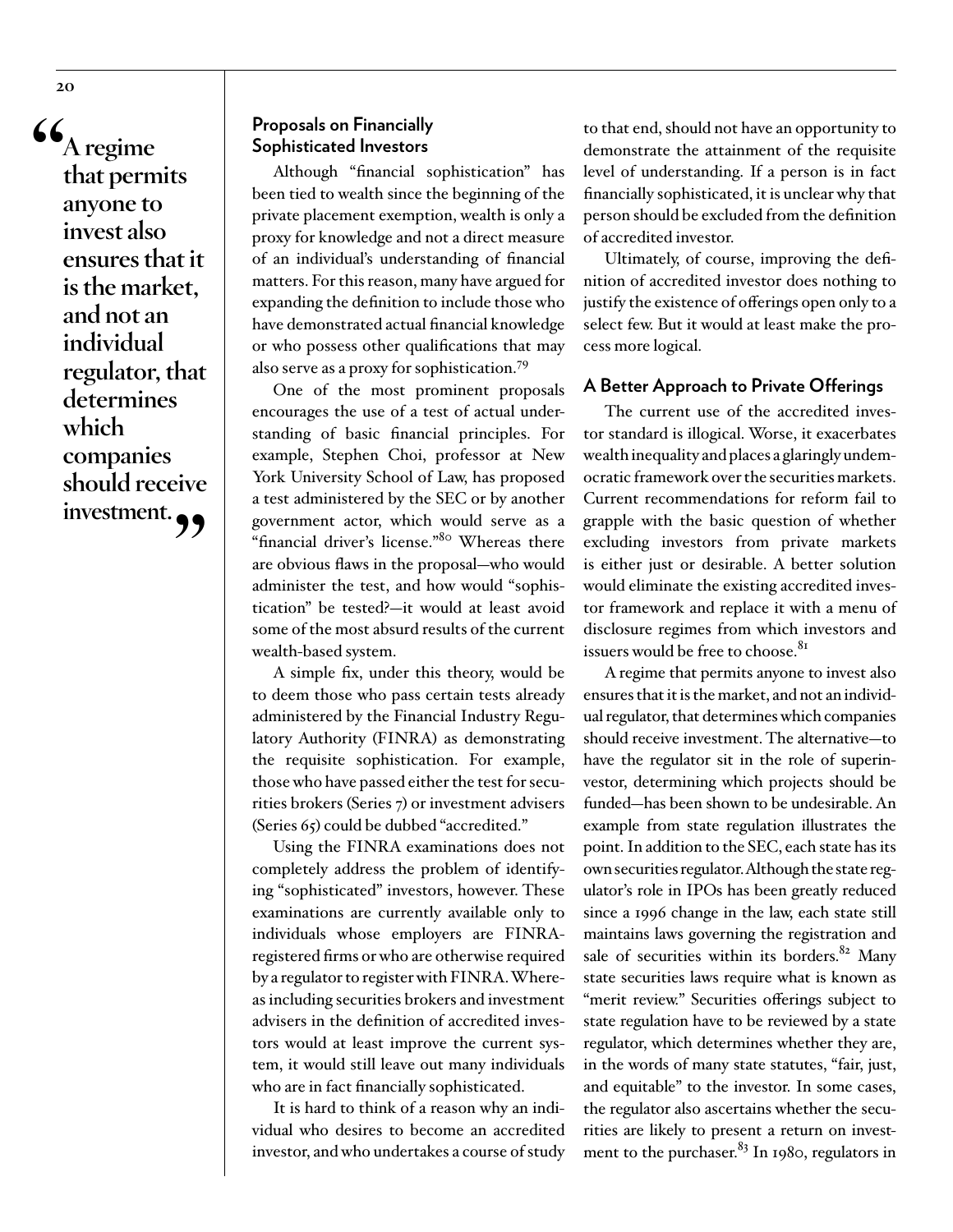Massachusetts deemed a young computer company's IPO to be too risky and refused to allow the company to sell to the Commonwealth's investors. That "risky" company that regulators "saved" the people from was Apple Inc.<sup>[84](#page-26-8)</sup>

Congress fortunately chose a different path when passing the Securities Act in 1933. No public offering is off limits to any investor. Investors are free to invest as much as they want in such offerings. Whereas questions remain about whether mandatory disclosures are necessary—and, certainly, the number and type of disclosures currently required may be excessive—the principle underlying federal securities law is that the market, not regulators, should determine which companies receive funding. This is a better approach to government regulation of securities.

When it comes to private offerings, merely refining the requirements of the accredited investor standard is not the answer. If someone has money in the bank, that person should be free to spend it at will. Having assets that are legally deemed to be too risky or complex for one person to purchase but not another is patently paternalistic. Other areas of law that operate this way are those that apply to children. It is legal for an adult to buy tobacco or alcohol but illegal for a child to do so. Such restrictions typically stem from the understanding that children developmentally lack adequate judgment to recognize the harm these products could cause them.<sup>85</sup> Adults should not be restricted in the category of purchases they may make based only on the total amount of money they have.

The solution is therefore to open investment in private offerings to all investors. This would not diminish any value that currently exists in having registered "public" offerings with their attendant disclosures. These offerings would continue to exist unchanged.<sup>[86](#page-26-10)</sup> What would change is the SEC's definition of private offerings, or rather, those offerings the Securities Exchange Act described as "not involving any public offering." Such nonpublic offerings would be redefined as any offering *not registered* with the SEC. There would be no restrictions

on who could invest in the unregistered offerings. Although, if it were deemed necessary, the law could require that the issuer provide investors with a disclosure stating that the offering is unregistered and that the issuer provide a summary of the protections available through registered offerings that the investor would forgo. Those investors who preferred the protections available through registered offerings could restrict their investment to those securities.

The new approach would be a simple rule to administer because it would be crystal clear which offerings were public (i.e., registered offerings) and which were not. Additionally, there would be no need to evaluate the eligibility of investors to invest in specific offerings because all investors would be eligible. Investors could easily distinguish between registered (public) and unregistered (nonpublic) offerings. To the extent that unregistered offerings were deemed riskier than registered offerings, investment advisers and others who offer guidance could steer investors to the registered public offerings. Investors who chose the unregistered nonpublic offerings would do so at their own risk. Issuers who feared that some investors might claim fraud if the investment went sour could screen investors and sell only to those they chose.<sup>[87](#page-26-11)</sup>

Permitting all investors to purchase securities in unregistered offerings could also open the door to these investors putting their money into hedge funds. There are, of course, additional restrictions that would require exemptions from provisions of the Investment Company Act of 1940.<sup>88</sup> Such exemptions would address the current effects of excluding retail investors from funds that can, at a minimum, hedge against market risk. A similar regime could be established to distinguish between funds that are registered and those that are not, with no legal limitations on who could invest in each.

To the extent that concerns remain about retail investors' ability to assess the quality of private offerings or to demand access to relevant information, opening access to unregistered funds is the best way to provide assistance.<sup>89</sup> Fund managers would apply their **"That 'risky' company that regulators 'saved' the people from** 

**was Apple** 

Inc. **99**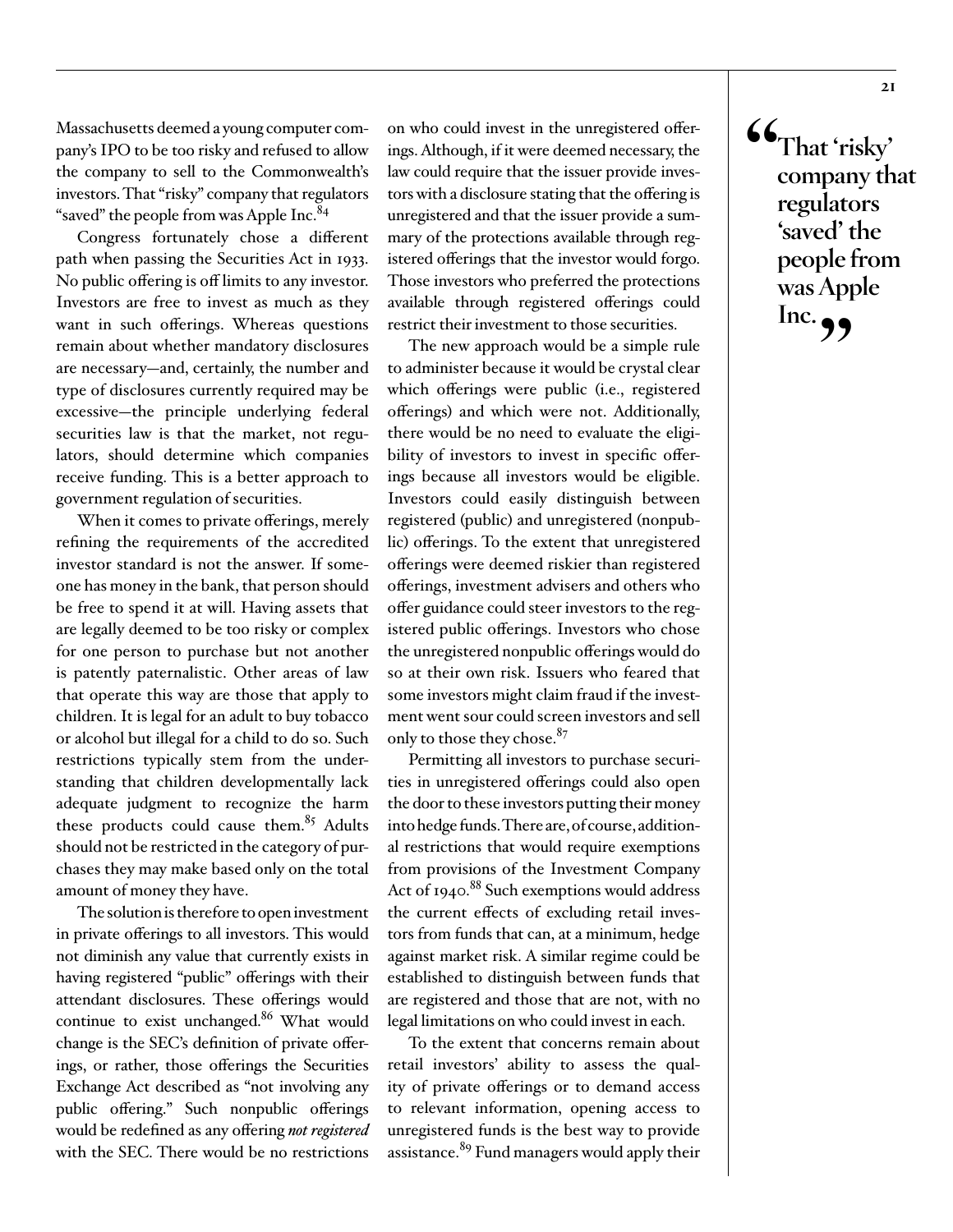**"The solution is not to fix the definition of accredited investor. The solution is to get rid of the concept**  altogether.

expertise as sophisticated investors to seek out and evaluate offerings. They could leverage their size to obtain information and access that individual investors might have trouble procuring. It is possible that these funds would need to provide disclosures to potential investors to ensure that investors understood the risks involved in investing and that they were aware of the funds' potential illiquidity.

Without artificial regulatory barriers, there may be an opportunity for entrepreneurs to develop new means of collecting and disseminating information about offerings. Currently, the disclosures that public companies must make in connection with a public offering are so carefully circumscribed that issuers are often reluctant to convey information about the offering through novel means. A new policy approach, coupled with ongoing technological innovation, may eventually give investors the ability to conduct more detailed evaluation of unregistered offerings than is possible even for public companies today.

#### **CONCLUSION**

Discussions about investor protection too often focus on how to restrict investment. This view undermines the very purpose of investing, which is to put money at risk to gain a reward. Current regulations governing the sale of private securities restrict investors' access to investment in the guise of protecting them. But in fact this protection often prevents investors from taking the kinds of risks necessary to earn a return.

Whereas investing in securities is often a complicated and challenging process, installing the SEC as an investment adviser for all retail investors is not the solution. The SEC's approach is bound to be too ham-fisted, imposing restrictions where they are not needed and complicating investors' ability to use their money as they see fit. Presently, the SEC is in the unfortunate business of protecting investors from their own decisions. This is an ill-fitting role for a federal regulator. A more investorfriendly approach considers how to limit

barriers that prevent investors from grasping opportunities wherever they may lie. Currently, much of the dynamism is in the private securities market, but there are few ways for retail investors to put their money there. Whereas dynamism also entails risk, one of the core tenets of investing is that reward requires risk.

Current reform efforts in this area have focused on how to better define the category of investors who can "fend for themselves." This is the wrong question because it rests on faulty assumptions about the role of regulators, how risk should be assessed, and investors' ability to obtain relevant information about securities without government intervention. The solution is not to fix the definition of accredited investor. The solution is to get rid of the concept altogether.

Instead of delineating a class of investors who are permitted to invest in certain offerings, the SEC should open investment in all offerings to all investors. Investors could then choose whether they prefer a registered public offering or an unregistered nonpublic one. This open investment would not diminish the ability of registration to provide protection for investors: any investors who appreciate the protections that registration provides could limit their investments to only registered securities. But this reform would remove barriers to investment in private offerings for those who are willing to invest without government intervention.

To be perfectly clear, opening investment in private offerings to all investors would not open up all such investment opportunities to them. Privately held companies may not wish to include small investors, preferring a handful of investors who can each put up a large amount of cash over an unwieldy number of small-scale investors. Retail investors may prefer to invest in registered offerings because they prefer the perceived transparency that public filings and heavy trading volume provide. But to the extent that regulation has erected artificial barriers to entry that, as demonstrated here, do not actually provide the investor protections claimed, those barriers need to come down.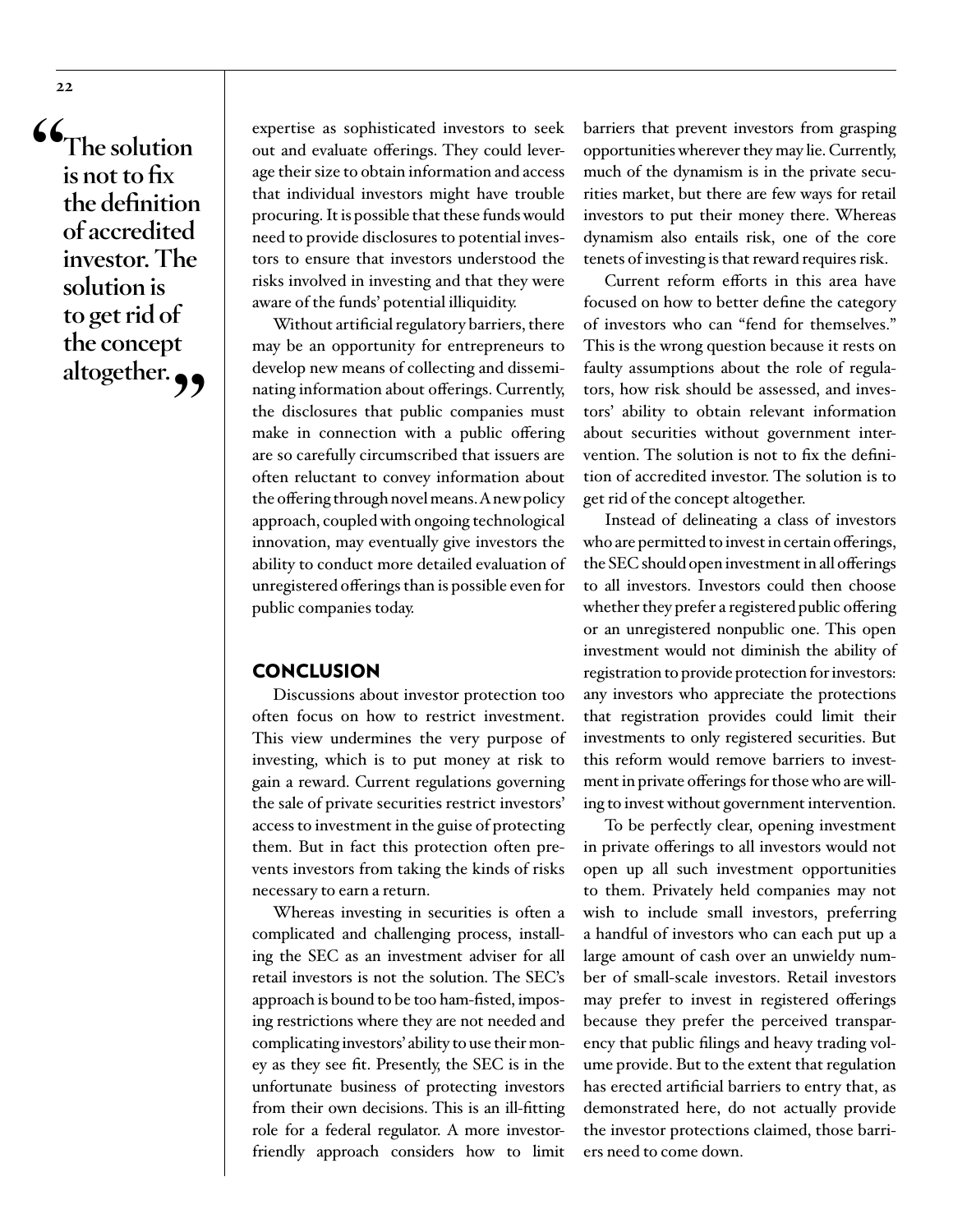# NOTES

<span id="page-22-0"></span>1. For a brief discussion of the problems plaguing the current process, see Andrew N. Vollmer, "Investor-Friendly Securities Reform to Increase Economic Growth," submitted to the Chairman and Ranking Member, Committee on Banking, Housing, and Urban Affairs, U.S. Senate, March 22, 2017, [https://www.banking.senate.](https://www.banking.senate.gov/public/_cache/files/198a02c6-1424-4f9b-8b76-2667296b59c8/4A0DDAFF17AE0C82B2D7D66D209B2477.andrew-vollmer-submission.pdf) [gov/public/\\_cache/files/198a02c6-1424-4f9b-8b76-2667296b59c8](https://www.banking.senate.gov/public/_cache/files/198a02c6-1424-4f9b-8b76-2667296b59c8/4A0DDAFF17AE0C82B2D7D66D209B2477.andrew-vollmer-submission.pdf) [/4A0DDAFF17AE0C82B2D7D66D209B2477.andrew-vollmer](https://www.banking.senate.gov/public/_cache/files/198a02c6-1424-4f9b-8b76-2667296b59c8/4A0DDAFF17AE0C82B2D7D66D209B2477.andrew-vollmer-submission.pdf)[submission.pdf](https://www.banking.senate.gov/public/_cache/files/198a02c6-1424-4f9b-8b76-2667296b59c8/4A0DDAFF17AE0C82B2D7D66D209B2477.andrew-vollmer-submission.pdf).

<span id="page-22-1"></span>2. Angel investors are wealthy individuals, or networks of individuals, who invest in start-up companies, typically providing the first round of outside investment. Investment can be as little as \$10,000 or as much as several hundred thousand or even a few million dollars. Angel investors are often entrepreneurs themselves who view their role as part investor, part mentor for young companies. Their investment can help a company reach the maturity needed to attract venture capital.

<span id="page-22-2"></span>3. Scott Austin, Chris Canipe, and Sarah Slobin, "The Billion Dollar Startup Club," Dow Jones VentureSource and *Wall Street Journal*, February, 18, 2015, updated January 2018, [http://graphics.](http://graphics.wsj.com/billion-dollar-club) [wsj.com/billion-dollar-club;](http://graphics.wsj.com/billion-dollar-club) see also Telis Demos, "More Startups Aim to Keep It Private," *Wall Street Journal*, January 1, 2015, [https://www.wsj.com/articles/more-startups-aim-to-keep-it](https://www.wsj.com/articles/more-startups-aim-to-keep-it-private-1420159193)[private-1420159193.](https://www.wsj.com/articles/more-startups-aim-to-keep-it-private-1420159193)

<span id="page-22-3"></span>4. Telis Demos, "Airbnb Raises \$1.5 Billion in One of Largest Private Placements," *Wall Street Journal*, June 26, 2015, [https://www.wsj.](https://www.wsj.com/articles/airbnb-raises-1-5-billion-in-one-of-largest-private-placements-1435363506) [com/articles/airbnb-raises-1-5-billion-in-one-of-largest-private](https://www.wsj.com/articles/airbnb-raises-1-5-billion-in-one-of-largest-private-placements-1435363506)[placements-1435363506;](https://www.wsj.com/articles/airbnb-raises-1-5-billion-in-one-of-largest-private-placements-1435363506) Douglas MacMillan, Matt Jarzemsky, and Maureen Farrell, "Spotify Raises \$1 Billion in Debt Financing," *Wall Street Journal*, March 29, 2016, [https://www.wsj.com/articles/](https://www.wsj.com/articles/spotify-raises-1-billion-in-debt-financing-1459284467) [spotify-raises-1-billion-in-debt-financing-1459284467;](https://www.wsj.com/articles/spotify-raises-1-billion-in-debt-financing-1459284467) and Douglas MacMillan, "Uber Raises \$3.5 Billion from Saudi Fund," *Wall Street Journal*, June 1, 2016, [https://www.wsj.com/articles/uber](https://www.wsj.com/articles/uber-raises-3-5-billion-from-saudi-fund-1464816529)[raises-3-5-billion-from-saudi-fund-1464816529](https://www.wsj.com/articles/uber-raises-3-5-billion-from-saudi-fund-1464816529).

<span id="page-22-4"></span>5. Renaissance Capital, "2016 IPO Market Annual Review," December 16, 2016, p. 2, [http://www.renaissancecapital.com/](http://www.renaissancecapital.com/IPO-Center/News/43040/Renaissance-Capitals-2016-US-IPO-Annual-Review) [IPO-Center/News/43040/Renaissance-Capitals-2016-US-IPO-](http://www.renaissancecapital.com/IPO-Center/News/43040/Renaissance-Capitals-2016-US-IPO-Annual-Review)[Annual-Review.](http://www.renaissancecapital.com/IPO-Center/News/43040/Renaissance-Capitals-2016-US-IPO-Annual-Review)

<span id="page-22-5"></span>6. U.S. Securities and Exchange Commission (SEC), "Final Rule: Revision of Certain Exemptions from Registration for Transactions Involving Limited Offers and Sales," Release no. 33-6389, 47 Fed. Reg., no. 51 (March. 16, 1982), [http://cdn.loc.gov/service/ll/](http://cdn.loc.gov/service/ll/fedreg/fr047/fr047051/fr047051.pdf) [fedreg/fr047/fr047051/fr047051.pdf.](http://cdn.loc.gov/service/ll/fedreg/fr047/fr047051/fr047051.pdf)

<span id="page-22-6"></span>7. It is important to note that the nonpublic offering exemption *as a whole* is broader than Regulation D—issuers can still take their chances and rely on the original statutory language if they want to. In practice, however, issuers tend to prefer the certainty that Regulation D provides.

<span id="page-22-7"></span>8. It is important to note that there are additional barriers to investment in hedge funds and that the changes proposed in this paper would not alone permit increased access to these funds.

<span id="page-22-8"></span>9. Joseph P. Kennedy report to the executive director, National Emergency Council, February 2, 1935, Securities and Exchange Commission Historical Society, [http://3197d6d14b5f19f2f440-](http://3197d6d14b5f19f2f440-5e13d29c4c016cf96cbbfd197c579b45.r81.cf1.rackcdn.com/collection/papers/1930/1935_02_02_JPK_to_National_E.pdf) [5e13d29c4c016cf96cbbfd197c579b45.r81.cf1.rackcdn.com/](http://3197d6d14b5f19f2f440-5e13d29c4c016cf96cbbfd197c579b45.r81.cf1.rackcdn.com/collection/papers/1930/1935_02_02_JPK_to_National_E.pdf) [collection/papers/1930/1935\\_02\\_02\\_JPK\\_to\\_National\\_E.pdf.](http://3197d6d14b5f19f2f440-5e13d29c4c016cf96cbbfd197c579b45.r81.cf1.rackcdn.com/collection/papers/1930/1935_02_02_JPK_to_National_E.pdf)

<span id="page-22-9"></span>10. Joseph P. Kennedy, "Address at Union League of Chicago," February 8, 1935, Securities and Exchange Commission Historical Society, [http://3197d6d14b5f19f2f440-5e13d29c4c016cf96cbbfd197c](http://3197d6d14b5f19f2f440-5e13d29c4c016cf96cbbfd197c579b45.r81.cf1.rackcdn.com/collection/papers/1930/1935_02_08_JPK_Chicago_Speec.pdf) [579b45.r81.cf1.rackcdn.com/collection/papers/1930/1935\\_02\\_08\\_](http://3197d6d14b5f19f2f440-5e13d29c4c016cf96cbbfd197c579b45.r81.cf1.rackcdn.com/collection/papers/1930/1935_02_08_JPK_Chicago_Speec.pdf) [JPK\\_Chicago\\_Speec.pdf](http://3197d6d14b5f19f2f440-5e13d29c4c016cf96cbbfd197c579b45.r81.cf1.rackcdn.com/collection/papers/1930/1935_02_08_JPK_Chicago_Speec.pdf).

<span id="page-22-10"></span>11. Ibid., pp. 6–7.

<span id="page-22-11"></span>12. Ibid., p. 7.

<span id="page-22-12"></span>13. Ibid.

<span id="page-22-13"></span>14. H. R. Rep. No. 85, at 15–16 (1933) (Comm. on Interstate and Foreign Commerce Rep., to accompany H.R. 5480), Hathi Trust Digital Library, [https://babel.hathitrust.org/cgi/pt?id=mdp.39015](https://babel.hathitrust.org/cgi/pt?id=mdp.39015087658210;view=1up;seq=309) [087658210;view=1up;seq=309](https://babel.hathitrust.org/cgi/pt?id=mdp.39015087658210;view=1up;seq=309).

<span id="page-22-14"></span>15. H. R. Rep. No. 152, at 25 (1933) (Conf. Rep., to accompany H.R. 5480, Securities Act of 1933), Hathi Trust Digital Library, [https://](https://babel.hathitrust.org/cgi/pt?id=mdp.39015087658210;view=1up;seq=703) [babel.hathitrust.org/cgi/pt?id=mdp.39015087658210;view=1up;s](https://babel.hathitrust.org/cgi/pt?id=mdp.39015087658210;view=1up;seq=703) [eq=703](https://babel.hathitrust.org/cgi/pt?id=mdp.39015087658210;view=1up;seq=703).

<span id="page-22-15"></span>16. H. R. Rep. No. 1838, at 41 (1934) (Conf. Rep., to accompany H.R. 9323, Securities Exchange Act of 1934), Hathi Trust Digital Library, [https://babel.hathitrust.org/cgi/pt?id=mdp.351121044328](https://babel.hathitrust.org/cgi/pt?id=mdp.35112104432895;view=1up;seq=44) [95;view=1up;seq=44](https://babel.hathitrust.org/cgi/pt?id=mdp.35112104432895;view=1up;seq=44).

<span id="page-22-16"></span>17. *SEC v. Ralston Purina Co*., 346 U.S. 119 (1953).

<span id="page-22-17"></span>18. Ibid.

<span id="page-22-18"></span>19. Ibid.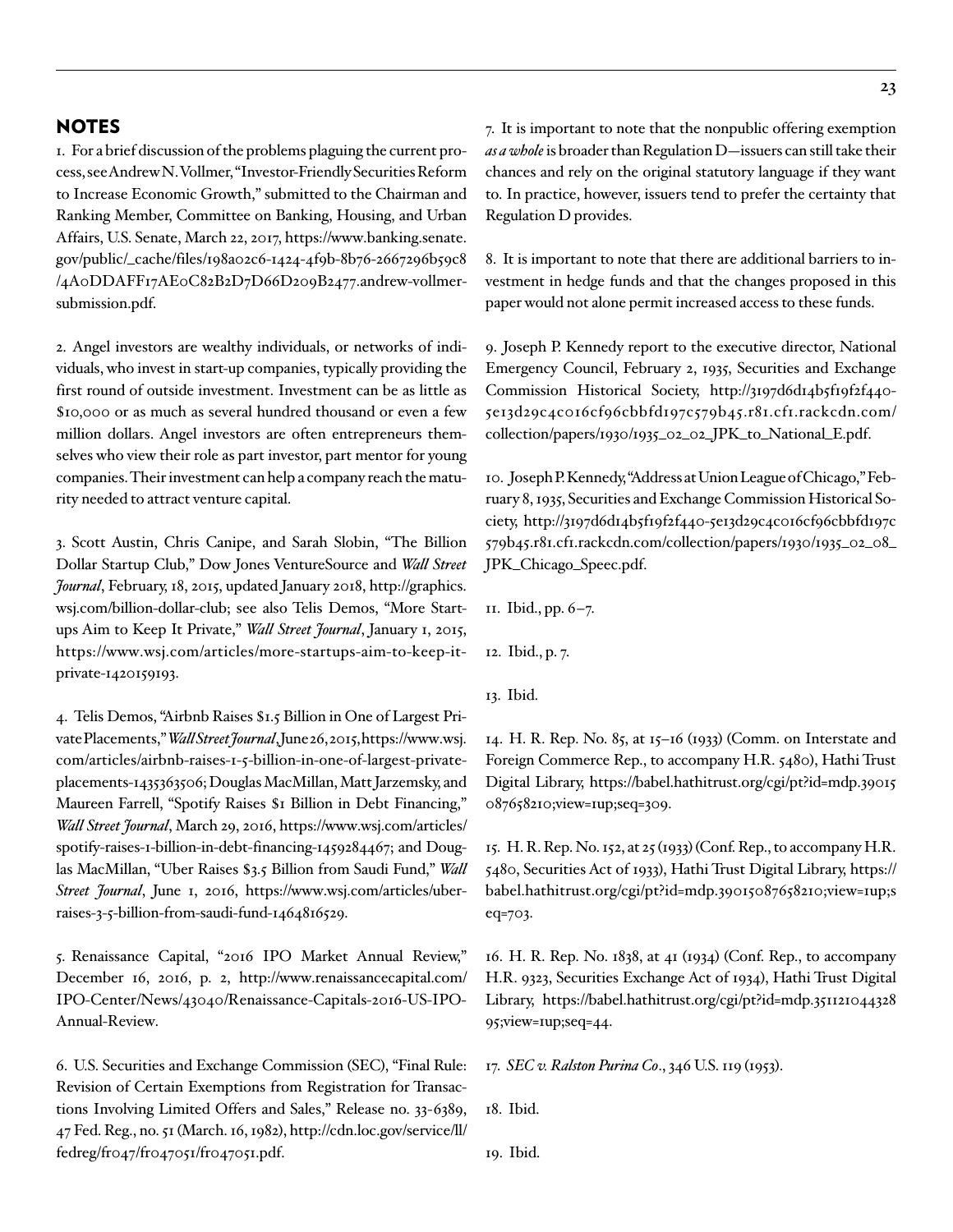<span id="page-23-0"></span>20. SEC, "Nonpublic Offering Exemption," Release no. 33-4552 (November 6, 1962),<https://www.sec.gov/rules/final/33-4552.htm>.

<span id="page-23-1"></span>21. Ibid.

<span id="page-23-2"></span>22. Ibid.

<span id="page-23-3"></span>23. SEC, "Report on the Review of the Definition of 'Accredited Investor,'" December 18, 2015, [https://www.sec.gov/corpfin/](https://www.sec.gov/corpfin/reportspubs/special-studies/review-definition-of-accredited-investor-12-18-2015.pdf) [reportspubs/special-studies/review-definition-of-accredited](https://www.sec.gov/corpfin/reportspubs/special-studies/review-definition-of-accredited-investor-12-18-2015.pdf)[investor-12-18-2015.pdf](https://www.sec.gov/corpfin/reportspubs/special-studies/review-definition-of-accredited-investor-12-18-2015.pdf).

<span id="page-23-4"></span>24. SEC, "Transactions by an Issuer Deemed Not to Involve Any Public Offering," Release no. 33-5487, 39 Fed. Reg., no. 86 (May 2, 1974): 15261–68, [https://cdn.loc.gov/service/ll/fedreg/fr039/](https://cdn.loc.gov/service/ll/fedreg/fr039/fr039086/fr039086.pdf) [fr039086/fr039086.pdf](https://cdn.loc.gov/service/ll/fedreg/fr039/fr039086/fr039086.pdf).

<span id="page-23-5"></span>25. For Rule 240, see SEC "Exemption for Closely Held Issuers," Release no. 33-5560, 40 Fed. Reg., no. 30 (February 12, 1975): 6484–88, [https://cdn.loc.gov/service/ll/fedreg/fr040/fr040030/](https://cdn.loc.gov/service/ll/fedreg/fr040/fr040030/fr040030.pdf) [fr040030.pdf.](https://cdn.loc.gov/service/ll/fedreg/fr040/fr040030/fr040030.pdf) For Rule 242, see SEC "Exemption of Limited Offers and Sales by Qualified Issuers," Release no. 33-6180, 45 Fed. Reg., no. 19 (January 28, 1980): 6362–70, [https://cdn.loc.gov/](https://cdn.loc.gov/service/ll/fedreg/fr045/fr045019/fr045019.pdf) [service/ll/fedreg/fr045/fr045019/fr045019.pdf.](https://cdn.loc.gov/service/ll/fedreg/fr045/fr045019/fr045019.pdf)

<span id="page-23-6"></span>26. In the securities industry, it is common for a brokerage to hold the securities of its clients in its own name, serving as the holder of record. "Beneficial" owner looks through this structure and counts the clients, not just the brokerages. This is arguably a more accurate count of the shareholders because a brokerage could hold securities for hundreds of beneficial owners.

<span id="page-23-7"></span>27. Other notable exemptions included in Regulation D are Rule 504, which provides an exemption for purely intrastate offerings, and Rule 505, which provides an exemption for offerings raising less than \$5 million.

<span id="page-23-8"></span>28. SEC, "Report on the Review of the Definition of 'Accredited Investor.'"

<span id="page-23-9"></span>29. 17 CFR § 230.506. For more on the JOBS Act, see Thaya Brook Knight, "A Walk through the JOBS Act of 2012: Deregulation in the Wake of Financial Crisis," Cato Institute Policy Analysis no. 790, May 3, 2016, [https://object.cato.org/sites/cato.org/files/pubs/](https://object.cato.org/sites/cato.org/files/pubs/pdf/pa790.pdf) [pdf/pa790.pdf](https://object.cato.org/sites/cato.org/files/pubs/pdf/pa790.pdf).

<span id="page-23-10"></span>30. Jonathan D. Glater, "Private Offerings and Public Ends: Reconsidering the Regime for Classification of Investors under the Securities Act of 1933," *Connecticut Law Review* 48, no. 2 (2015):  $355 - 95.$ 

<span id="page-23-11"></span>31. See, for example, Kevin Bender, "Giving the Average Investor the Keys to the Kingdom: How the Federal Securities Laws Facilitate Wealth Inequality," *Journal of Business and Securities Law* 1, no. 15 (2016): 1–52; Usha Rodrigues, "Securities Law's Dirty Little Secret," *Fordham Law Review* 81 (2013): 3389–437; Jasmin Sethi, "Another Role for Securities Regulation: Expanding Investor Opportunity," *Fordham Journal of Corporate and Financial Law* 16, no. 4 (2011): 783–838; and Roberta Karmel, "Regulation by Exemption: The Changing Definition of an Accredited Investor," *Rutgers Law Journal* 39 (2008): 681–701.

<span id="page-23-12"></span>32. SEC, "Net Worth Standard for Accredited Investors," Release no. 33-9287 (February 27, 2012), [https://www.sec.gov/rules/](https://www.sec.gov/rules/final/2011/33-9287.pdf) [final/2011/33-9287.pdf](https://www.sec.gov/rules/final/2011/33-9287.pdf).

<span id="page-23-13"></span>33. 17 CFR § 230.506(b)(2)(ii) (2016).

<span id="page-23-14"></span>34. SEC, "Report on the Review of the Definition of 'Accredited Investor.'"

<span id="page-23-15"></span>35. 17 CFR § 230.506(b)(1) (2016).

<span id="page-23-16"></span>36. 17 CFR § 230.506(c) (2016).

<span id="page-23-17"></span>37. Jumpstart Our Business Startups Act, Pub. L. No. 112-106, § 201(a)(1), 126 Stat. 306, 313–14 (2012).

<span id="page-23-18"></span>38. According to Cambridge Associates, their Modified Public Market Equivalent (mPME) calculation "is a private-to-public comparison that seeks to replicate private investment performance under public market conditions." For more information, see Cambridge Associates, "U.S. Private Equity Index and Selected Benchmark Statistics," March 31, 2017, p. 26, [https://40926u](https://40926u2govf9kuqen1ndit018su-wpengine.netdna-ssl.com/wp-content/uploads/2017/08/WEB-2017-Q1-USPE-Benchmark-Book-1.pdf) [2govf9kuqen1ndit018su-wpengine.netdna-ssl.com/wp-content/](https://40926u2govf9kuqen1ndit018su-wpengine.netdna-ssl.com/wp-content/uploads/2017/08/WEB-2017-Q1-USPE-Benchmark-Book-1.pdf) [uploads/2017/08/WEB-2017-Q1-USPE-Benchmark-Book-1.](https://40926u2govf9kuqen1ndit018su-wpengine.netdna-ssl.com/wp-content/uploads/2017/08/WEB-2017-Q1-USPE-Benchmark-Book-1.pdf) [pdf](https://40926u2govf9kuqen1ndit018su-wpengine.netdna-ssl.com/wp-content/uploads/2017/08/WEB-2017-Q1-USPE-Benchmark-Book-1.pdf); and Cambridge Associates, "U.S. Venture Capital Index and Selected Benchmark Statistics," March 31, 2017, p. 29, [https://4](https://40926u2govf9kuqen1ndit018su-wpengine.netdna-ssl.com/wp-content/uploads/2017/08/WEB-2017-Q1-USVC-Benchmark-Book.pdf) [0926u2govf9kuqen1ndit018su-wpengine.netdna-ssl.com/wp](https://40926u2govf9kuqen1ndit018su-wpengine.netdna-ssl.com/wp-content/uploads/2017/08/WEB-2017-Q1-USVC-Benchmark-Book.pdf)[content/uploads/2017/08/WEB-2017-Q1-USVC-Benchmark-](https://40926u2govf9kuqen1ndit018su-wpengine.netdna-ssl.com/wp-content/uploads/2017/08/WEB-2017-Q1-USVC-Benchmark-Book.pdf)[Book.pdf](https://40926u2govf9kuqen1ndit018su-wpengine.netdna-ssl.com/wp-content/uploads/2017/08/WEB-2017-Q1-USVC-Benchmark-Book.pdf).

<span id="page-23-19"></span>39. Cambridge Associates, "U.S. Private Equity Index and Selected Benchmark Statistics," p. 14; and Cambridge Associates, "U.S. Venture Capital Index and Selected Benchmark Statistics," p. 14.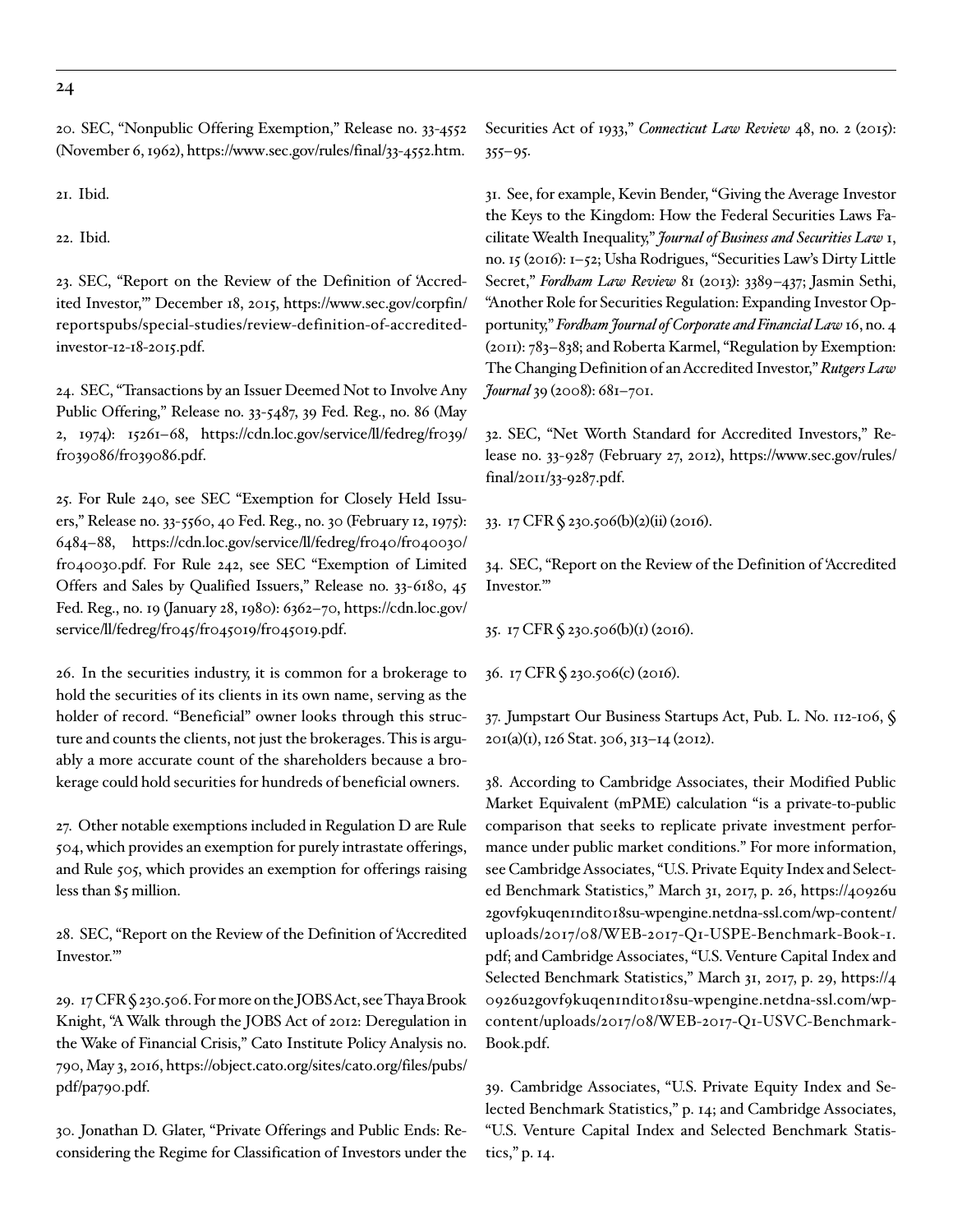<span id="page-24-0"></span>40. Aaron Smith, "GM Stock Touches \$1, Lowest since Depression," CNNMoney, Cable News Network, May 13, 2009, [money.](http://money.cnn.com/2009/05/13/news/companies/gm_stock/) [cnn.com/2009/05/13/news/companies/gm\\_stock/](http://money.cnn.com/2009/05/13/news/companies/gm_stock/).

<span id="page-24-1"></span>41. Jay R. Ritter, "Initial Public Offerings: Median Age of IPOs through 2015," University of Florida, 2016, [https://site.warrington.](https://site.warrington.ufl.edu/ritter/files/2016/02/Initial-Public-Offerings-Median-Age-of-IPOs-Through-2015-2016-01-06.pdf) [ufl.edu/ritter/files/2016/02/Initial-Public-Offerings-Median-](https://site.warrington.ufl.edu/ritter/files/2016/02/Initial-Public-Offerings-Median-Age-of-IPOs-Through-2015-2016-01-06.pdf)[Age-of-IPOs-Through-2015-2016-01-06.pdf.](https://site.warrington.ufl.edu/ritter/files/2016/02/Initial-Public-Offerings-Median-Age-of-IPOs-Through-2015-2016-01-06.pdf) From 2001 to 2015, the median age of the 1,662 companies that went public was 10 years at the time of their IPO. From 1980 to 1989, 2,043 companies went public with a median age of 8 years; from 1990 to 1994, 1,720 companies went public with a median age of 9 years; from 1995 to 1998, 1,893 companies went public with a median age of 8; and from 1999 to 2000, 858 companies went public with a median age of 5 years.

<span id="page-24-2"></span>42. Securities Act of 1933 §11(a), 15 U.S.C. § 77k(a).

<span id="page-24-3"></span>43. See, for example, 15 U.S.C. § 78r(a); 15 U.S.C. § 77k.

<span id="page-24-4"></span>44. 17 CFR § 240.10b-5 (2016). An example of such an omission would be the following: Consider a manufacturing company with three factories, one of which just burned down and will be offline for another year as it is rebuilt. It would be truthful to say that the company has three factories, but omitting the fact of the fire would make the statement about having three factories misleading.

<span id="page-24-5"></span>45. Restatement (Second) of Contracts § 162—When a Misrepresentation Is Fraudulent or Material; The Restatement (Second) of Torts § 525—Liability for Fraudulent Misrepresentation.

<span id="page-24-6"></span>46. See SEC, "Report on the Review of the Definition of 'Accredited Investor,'" October 9, 2014, [https://www.sec.gov/](https://www.sec.gov/spotlight/investor-advisory-committee-2012/investment-advisor-accredited-definition.pdf) [spotlight/investor-advisory-committee-2012/investment](https://www.sec.gov/spotlight/investor-advisory-committee-2012/investment-advisor-accredited-definition.pdf)[advisor-accredited-definition.pdf](https://www.sec.gov/spotlight/investor-advisory-committee-2012/investment-advisor-accredited-definition.pdf); and William Sjostrom, "Rebalancing Private Placement Regulation," *Seattle University Law Review* 36 (2013): 1146–58, for discussions of the importance of ability to withstand loss within the conceptual grounding for the accredited investor standard. Also see Hester Peirce, "Statement of Dissent from the Investor Advisory Committee Recommendation Regarding the Accredited Investor Definition," SEC, October 2014, [https://www.sec.gov/spotlight/investor-advisory](https://www.sec.gov/spotlight/investor-advisory-committee-2012/accredited-investor-definition-dissent-pierce.shtml)[committee-2012/accredited-investor-definition-dissent-pierce.](https://www.sec.gov/spotlight/investor-advisory-committee-2012/accredited-investor-definition-dissent-pierce.shtml) [shtml](https://www.sec.gov/spotlight/investor-advisory-committee-2012/accredited-investor-definition-dissent-pierce.shtml).

<span id="page-24-7"></span>47. For emphasis on the importance of financial sophistication, see SEC, "Report on the Review of the Definition of 'Accredited Investor.'"

<span id="page-24-8"></span>48. See, for example, Jennifer Johnson, "Private Placements: A Regulatory Black Hole," *Delaware Journal of Corporate Law* 35 (2010): 151–97; and Luis Aguilar, commissioner, SEC, "Facilitating General Solicitation at the Expense of Investors," public statement, July 2013, [https://www.sec.gov/news/public-statement/](https://www.sec.gov/news/public-statement/open-meeting-statement-laa-3) [open-meeting-statement-laa-3.](https://www.sec.gov/news/public-statement/open-meeting-statement-laa-3)

<span id="page-24-9"></span>49. It may be argued that a company like Coca-Cola has a huge number of analysts following it, and so the issue is not that more information is available to the investor, but that that information is efficiently incorporated into the price; the investor can assume the price is accurate. This may be true, but if this is the argument, then the rule should focus on analyst coverage, not availability of information. There are many smaller public companies with little or no analyst coverage at any given time.

<span id="page-24-10"></span>50. Research showing some connection between wealth and financial knowledge includes Chiara Monticone, "How Much Does Wealth Matter in the Acquisition of Financial Literacy," *Journal of Consumer Affairs* 44, no. 2 (2010): 403–22, [http://onlinelibrary.](http://onlinelibrary.wiley.com/doi/10.1111/j.1745-6606.2010.01175.x/full) [wiley.com/doi/10.1111/j.1745-6606.2010.01175.x/full](http://onlinelibrary.wiley.com/doi/10.1111/j.1745-6606.2010.01175.x/full); and Laurent Calvent, John Campbell, and Paolo Sodini, "Measuring the Financial Sophistication of Households," NBER Working Paper no. 14699, February 2009, National Bureau of Economic Research, Cambridge, MA, pp. 1–7, [http://www.nber.org/papers/w14699.](http://www.nber.org/papers/w14699)

<span id="page-24-11"></span>51. Felicia Smith, "Madoff Ponzi Scheme Exposes 'The Myth of the Sophisticated Investor,'" *University of Baltimore Law Review*  40 (2010): 215.

<span id="page-24-12"></span>52. Despite claims to the contrary, few would think that spending \$12,000 to \$223,000 for a purse—even the famously exclusive Hermès Birkin—is a sound "investment." See Colleen Kane, "Why a \$223,000 Hermès Birkin Bag Might Actually Be a Good Investment," *Fortune*, June 23, 2015, [http://fortune.com/2015/06/23/](http://fortune.com/2015/06/23/hermes-birkin-investment) [hermes-birkin-investment.](http://fortune.com/2015/06/23/hermes-birkin-investment)

<span id="page-24-13"></span>53. It is interesting to recall that an earlier iteration of Regulation D—Rule 242—defined "accredited investor" not by net worth but by the amount the investor intended to invest. This approach, if not ideal, is at least more rational—although it could also have the unintended effect of encouraging larger investments than the investor might otherwise make. Ultimately, however, it may not be possible to determine how much an investor plans to invest and therefore such a rule poses considerable implementation challenges.

<span id="page-24-14"></span>54. The Business and Human Rights Resource Centre, which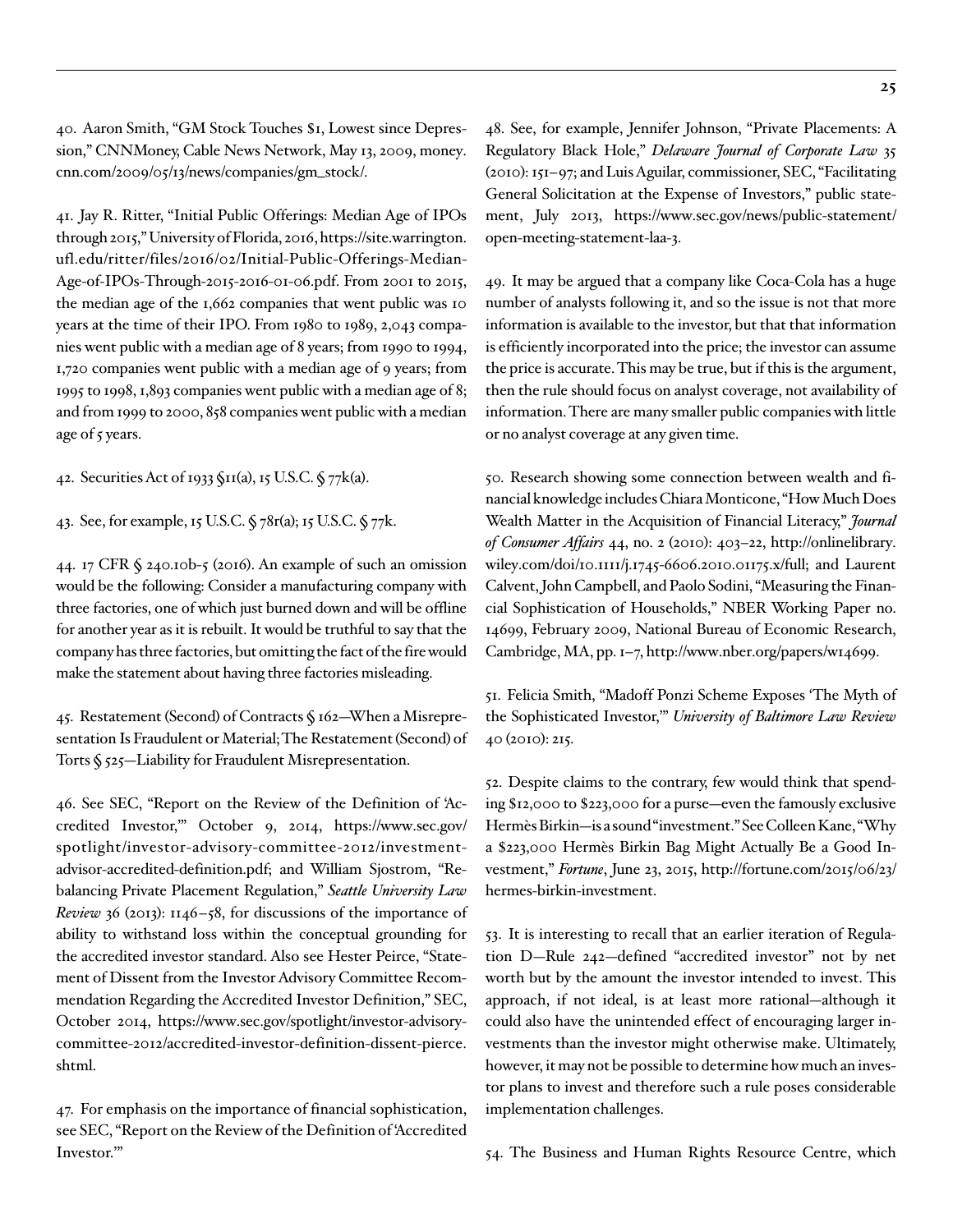tracks more than 7,000 companies online, is but one example, <https://www.business-humanrights.org>.

<span id="page-25-0"></span>55. Peter Edmonston, "Google's I.P.O., Five Years Later," *New York Times*, August 19, 2009, [https://dealbook.nytimes.](https://dealbook.nytimes.com/2009/08/19/googles-ipo-5-years-later) [com/2009/08/19/googles-ipo-5-years-later](https://dealbook.nytimes.com/2009/08/19/googles-ipo-5-years-later).

<span id="page-25-1"></span>56. These interactions are not, of course, entirely unregulated. As in any interaction, the parties are bound by laws against fraud.

<span id="page-25-2"></span>57. Lia Der Marderosian, et al., "2017 IPO Report," WilmerHale, May 25, 2017, [https://corpgov.law.harvard.edu/2017/05/25/2017](https://corpgov.law.harvard.edu/2017/05/25/2017-ipo-report/) [ipo-report/](https://corpgov.law.harvard.edu/2017/05/25/2017-ipo-report/).

<span id="page-25-3"></span>58. Annual IPO statistics available at Jay R. Ritter, "Initial Public Offerings: Updated Statistics," University of Florida, March 8, 2016, [https://site.warrington.ufl.edu/ritter/files/2016/03/Initial-](https://site.warrington.ufl.edu/ritter/files/2016/03/Initial-Public-Offerings-Updated-Statistics-2016-03-08.pdf)[Public-Offerings-Updated-Statistics-2016-03-08.pdf.](https://site.warrington.ufl.edu/ritter/files/2016/03/Initial-Public-Offerings-Updated-Statistics-2016-03-08.pdf)

<span id="page-25-4"></span>59. Craig Doidge, G. Andrew Karolyi, and Rene Stulz, "The U.S. Listing Gap," *Journal of Financial Economics* 123, no. 3 (2015): 464–87.

<span id="page-25-5"></span>60. Xiaohui Gao, Jay R. Ritter, and Zhongyan Zhu, "Where Have All the IPOs Gone," PowerPoint presentation, August 2012, p. 18, [https://www.sec.gov/info/smallbus/acsec/acsec-090712-ritter](https://www.sec.gov/info/smallbus/acsec/acsec-090712-ritter-slides.pdf)[slides.pdf.](https://www.sec.gov/info/smallbus/acsec/acsec-090712-ritter-slides.pdf)

<span id="page-25-6"></span>61. Hendrik Bessembinder, Jia Hao, and Kuncheng Zheng, "Market Making Contracts, Firm Value, and the IPO Decision," *Journal of Finance* 70, no. 5 (2015): 1997–2028.

<span id="page-25-7"></span>62. Michael Dambra, Laura Casares Field, and Matthew T. Gustafson, "The JOBS Act and IPO Volume: Evidence That Disclosure Costs Affect the IPO Decision," *Journal of Financial Economics* 116, no. 1 (2015): 122.

<span id="page-25-8"></span>63. Roberta Karmel, "Regulation by Exemption: The Changing Definition of an Accredited Investor," *Rutgers Law Journal* 39 (2008): 681–701.

<span id="page-25-9"></span>64. Zachary J. Gubler, "Public Choice Theory and the Private Securities Market," *North Carolina Law Review* 91, no. 3 (2013): 745–810.

<span id="page-25-10"></span>65. Ibid., p. 751.

<span id="page-25-11"></span>66. SEC, "Report on the Review of the Definition of 'Accredited Investor.'"

<span id="page-25-12"></span>67. U.S. Department of the Treasury, "A Financial System That Creates Economic Opportunities: Capital Markets," October 2017, [https://www.treasury.gov/press-center/press-releases/](https://www.treasury.gov/press-center/press-releases/Documents/A-Financial-System-Capital-Markets-FINAL-FINAL.pdf) [Documents/A-Financial-System-Capital-Markets-FINAL-](https://www.treasury.gov/press-center/press-releases/Documents/A-Financial-System-Capital-Markets-FINAL-FINAL.pdf)[FINAL.pdf](https://www.treasury.gov/press-center/press-releases/Documents/A-Financial-System-Capital-Markets-FINAL-FINAL.pdf); and Fair Investment Opportunities for Professional Experts Act, H.R. 1585, 115th Cong. (2017), in *GovTrack*, [https://](https://www.govtrack.us/congress/bills/115/hr1585) [www.govtrack.us/congress/bills/115/hr1585](https://www.govtrack.us/congress/bills/115/hr1585).

<span id="page-25-13"></span>68. SEC, "Report on the Review of the Definition of 'Accredited Investor,'" p. 48 (Table 4.2, "Number and Percentage of Accredited Investor Households").

<span id="page-25-14"></span>69. See Greg Oguss, "Should Size or Wealth Equal Sophistication in Federal Securities Laws?," *Northwestern University Law Review* 107, no. 1 (2012): 285–320; and SEC, "Report on the Review of the Definition of 'Accredited Investor,'" pp. 48–49, 90–91. See also Marilyn Mohrman-Gillis (managing director, public policy and communications, Certified Financial Planner Board of Standards) to Brent J. Fields, secretary, SEC, December 19, 2014, [https://www.sec.gov/comments/s7-06-13/s70613-608.pdf;](https://www.sec.gov/comments/s7-06-13/s70613-608.pdf) David N. Feldman to SEC, December 12, 2014, [https://www.sec.gov/](https://www.sec.gov/comments/265-27/26527-40.htm) [comments/265-27/26527-40.htm](https://www.sec.gov/comments/265-27/26527-40.htm); and Judith Shaw (president, North American Securities Administrators Association, Inc.) to Brent J. Fields, Secretary, SEC, May 25, 2015, [https://www.sec.](https://www.sec.gov/comments/4-692/4692-34.pdf) [gov/comments/4-692/4692-34.pdf.](https://www.sec.gov/comments/4-692/4692-34.pdf)

<span id="page-25-15"></span>70. Oguss, "Should Size or Wealth Equal Sophistication?"

<span id="page-25-16"></span>71. SEC, "Report on the Review of the Definition of 'Accredited Investor,'" p. 101 (Table 10.2, "Number and Percentage of Households Qualifying under Alternate Net Worth Criteria").

<span id="page-25-17"></span>72. U.S. Census Bureau, "Wealth, Asset Ownership & Debt of Households Detailed Tables: 2013," last revised May 2017, [https://](https://www.census.gov/data/tables/2013/demo/wealth/wealth-asset-ownership.html) [www.census.gov/data/tables/2013/demo/wealth/wealth-asset](https://www.census.gov/data/tables/2013/demo/wealth/wealth-asset-ownership.html)[ownership.html](https://www.census.gov/data/tables/2013/demo/wealth/wealth-asset-ownership.html).

<span id="page-25-18"></span>73. SEC, Release no. 33-6389.

<span id="page-25-19"></span>74. Larissa Lee, "The Ban Has Lifted: Now Is the Time to Change the Accredited-Investor Standard," *Utah Law Review* (2014): 369–88. See also J. Robert Brown, Jr. (professor of law, University of Denver Sturm College of Law) to Elizabeth M. Murphy, secretary, SEC, October 28, 2013, [https://www.sec.gov/comments/](https://www.sec.gov/comments/s7-06-13/s70613-449.pdf) [s7-06-13/s70613-449.pdf.](https://www.sec.gov/comments/s7-06-13/s70613-449.pdf)

<span id="page-25-20"></span>75. Regarding broader concerns that arise about elderly people's susceptibility to fraud and the effects of age on the ability to make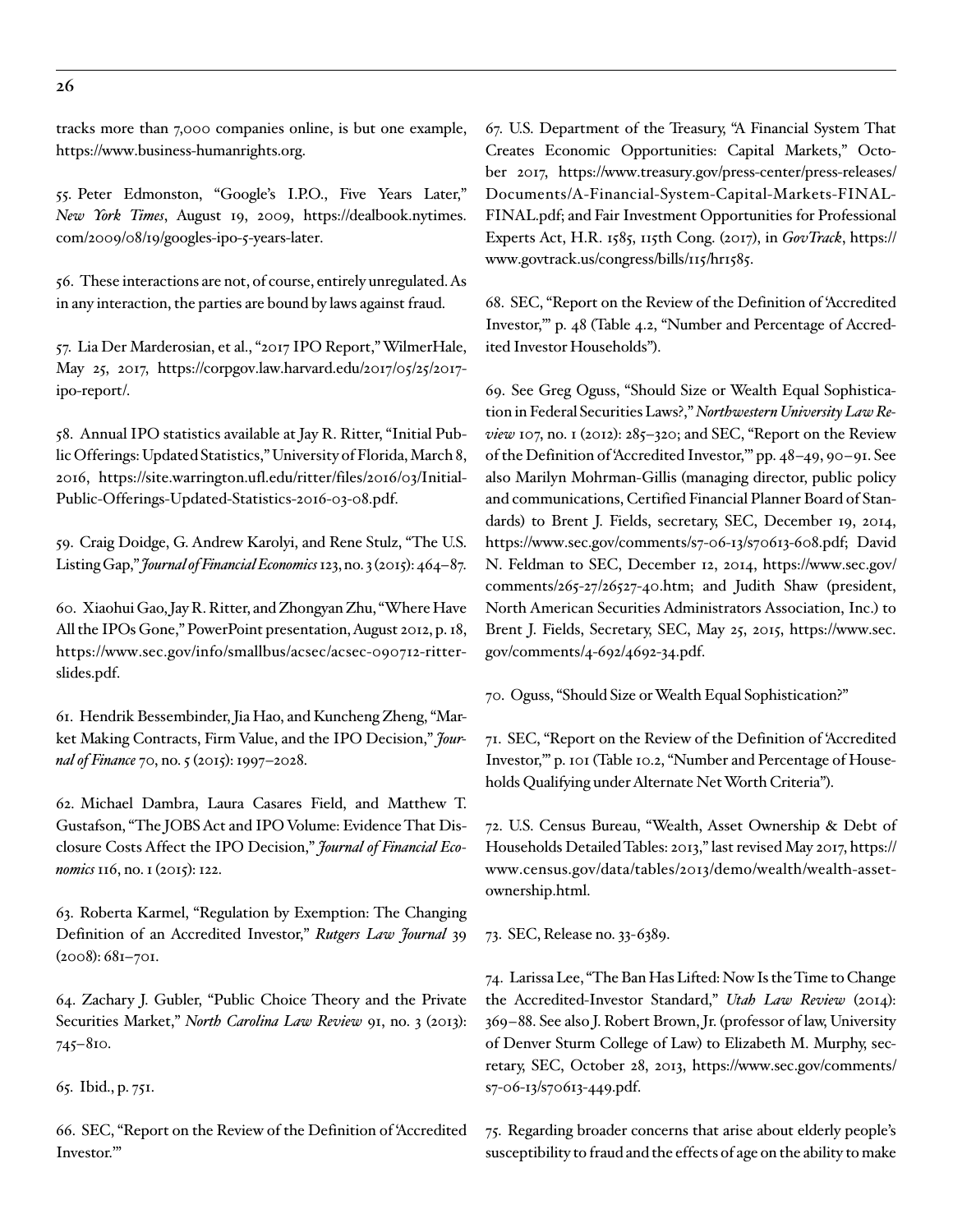sound financial decisions, these are separate topics that should be addressed as such and are beyond the scope of this paper.

<span id="page-26-0"></span>76. So-Yeon Lee, "Why the 'Accredited Investor' Standard Fails the Average Investor," *Boston University Review of Banking and Financial Law* 21 (2012): 987–1013.

<span id="page-26-1"></span>77. Abraham Cable, "Mad Money: Rethinking Private Placements," *Washington and Lee Law Review* 71, no. 4 (2014): 2253–318.

<span id="page-26-2"></span>78. Syed Haq, "Revisiting the Accredited Investor Standard," *Michigan Business and Entrepreneurial Law Review* 5, no. 1 (2016): 59–79.

<span id="page-26-3"></span>79. See, for example, Wallis K. Finger, "Unsophisticated Wealth: Reconsidering the SEC's 'Accredited Investor' Definition under the 1933 Act," *Washington University Law Review* 86 (2009): 733–67; and Government Accountability Office, "Alternative Criteria for Qualifying As an Accredited Investor Should be Considered," GAO 13-640, July 18, 2013, [https://www.gao.gov/](https://www.gao.gov/assets/660/655963.pdf) [assets/660/655963.pdf](https://www.gao.gov/assets/660/655963.pdf).

<span id="page-26-4"></span>80. Stephen Choi, "Regulating Investors Not Issuers: A Market-Based Proposal," *California Law Review* 88, no. 2 (2000): 279–334.

<span id="page-26-5"></span>81. Troy Paredes has suggested something similar, arguing that the federal securities laws should present a default regime with the possibility of opting out. Troy A. Paredes, "On the Decision to Regulate Hedge Funds: The SEC's Regulatory Philosophy, Style, and Mission," *University of Illinois Law Review* (2006): 975–1036, [http://illinoislawreview.org/wp-content/ilr-content/](http://illinoislawreview.org/wp-content/ilr-content/articles/2006/5/Paredes.pdf) [articles/2006/5/Paredes.pdf](http://illinoislawreview.org/wp-content/ilr-content/articles/2006/5/Paredes.pdf).

<span id="page-26-6"></span>82. See National Securities Markets Improvement Act of 1996, Pub. L. No. 104-290 (October 11, 1996) in *GovTrack*, [https://www.](https://www.govtrack.us/congress/bills/104/hr3005) [govtrack.us/congress/bills/104/hr3005.](https://www.govtrack.us/congress/bills/104/hr3005)

<span id="page-26-7"></span>83. Laura Anthony, "Understanding the NSMIA and Navigating State Blue Sky Laws—Part II," *LinkedIn Pulse* (blog), February 3, 2015, [https://www.linkedin.com/pulse/understanding-nsmia](https://www.linkedin.com/pulse/understanding-nsmia-navigating-state-blue-sky-laws-ii-anthony-esq-)[navigating-state-blue-sky-laws-ii-anthony-esq-.](https://www.linkedin.com/pulse/understanding-nsmia-navigating-state-blue-sky-laws-ii-anthony-esq-)

<span id="page-26-8"></span>84. Paul Atkins, "Great Moments in Financial Regulation," *Wall Street Journal*, April 28, 2010, [http://www.wsj.com/articles/SB100](http://www.wsj.com/articles/SB10001424052748704471204575210624014568114) [01424052748704471204575210624014568114.](http://www.wsj.com/articles/SB10001424052748704471204575210624014568114)

<span id="page-26-9"></span>85. It is true that 18 or 21 is a somewhat arbitrary cutoff age; a person who is 20 and 364 days does not magically become more responsible on the 365th day. Regulation is a blunt instrument. At the same time, the majority of people are considerably more responsible at age 25 than they were at age 15.

<span id="page-26-10"></span>86. This is not to endorse current regulation of public offerings. There is much that could be done to improve that area of regulation, but such proposals are beyond the scope of this paper.

<span id="page-26-11"></span>87. If there were a demand for Regulation A offerings, which require an intermediate level of disclosure, securities offerings could instead be placed into disclosure categories from greatest to least, with these categories each receiving a label to communicate to the investor the level of disclosure mandated for the offering. For example, what is currently a registered public offering could be labeled "high required disclosure" or "H." Offerings made under what is known as Regulation A, a type of offering that permits limited sales to the public with a moderate amount of mandatory disclosures, could be labeled "medium required disclosure" or "M." And what is currently a private offering or a Rule 506 offering under Regulation D could be labeled "no required disclosure" or "N." Investors would be free to invest in any type of offering, but those seeking the highest level of required disclosure could opt to invest only in H offerings.

<span id="page-26-12"></span>88. Investment Company Act of 1940, as amended, Pub. L. No. 112–90, (January 3, 2012), [https://www.sec.gov/about/laws/ica40.](https://www.sec.gov/about/laws/ica40.pdf) [pdf.](https://www.sec.gov/about/laws/ica40.pdf)

<span id="page-26-13"></span>89. Usha Rodrigues has advocated the creation of funds that invest in private offerings in the secondary market as a means of opening investment to retail investors while shielding them from some perceived risk, an approach she acknowledges to be paternalistic. Usha Rodrigues, "Securities Law's Dirty Little Secret": 3389–437.